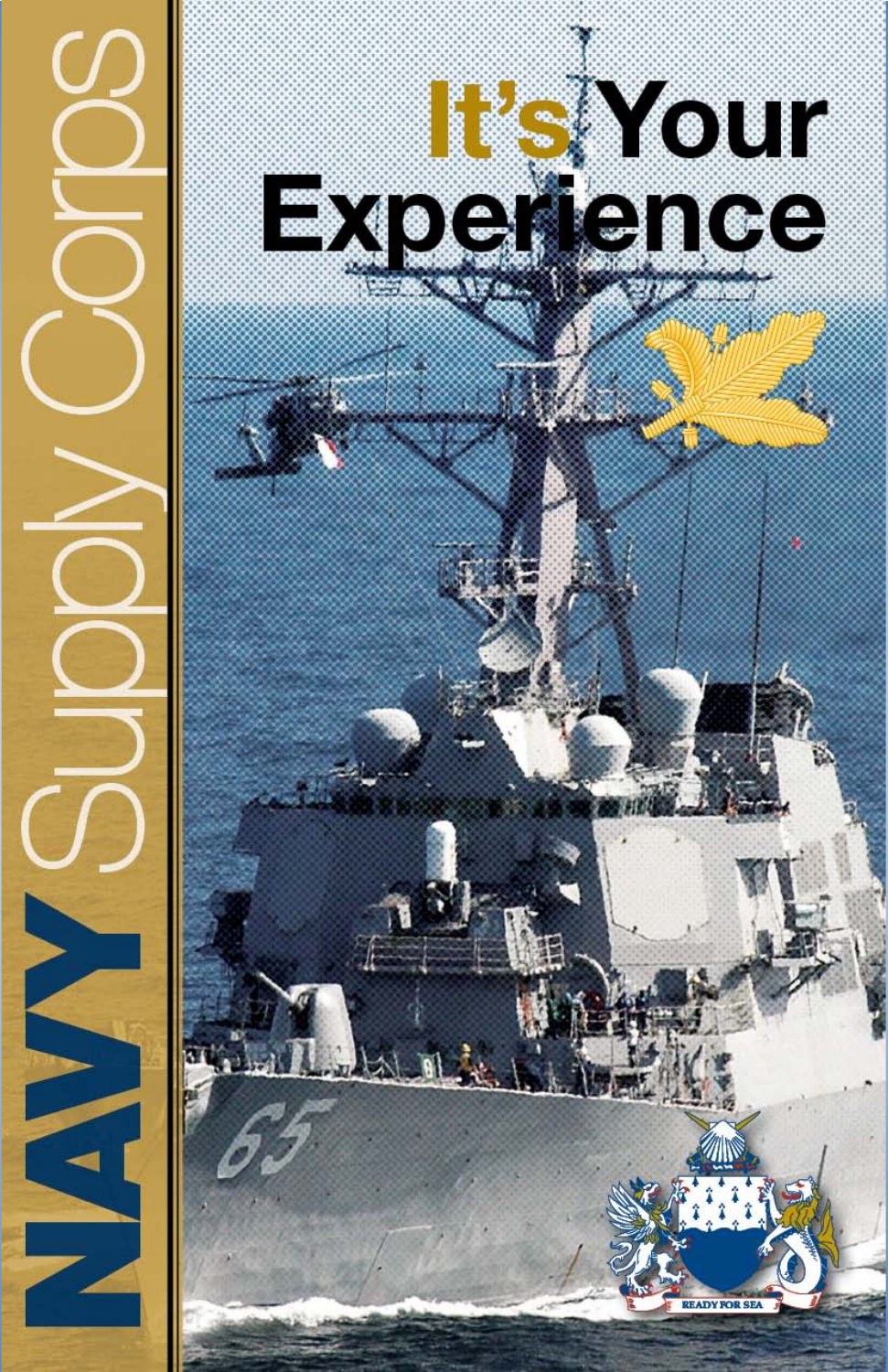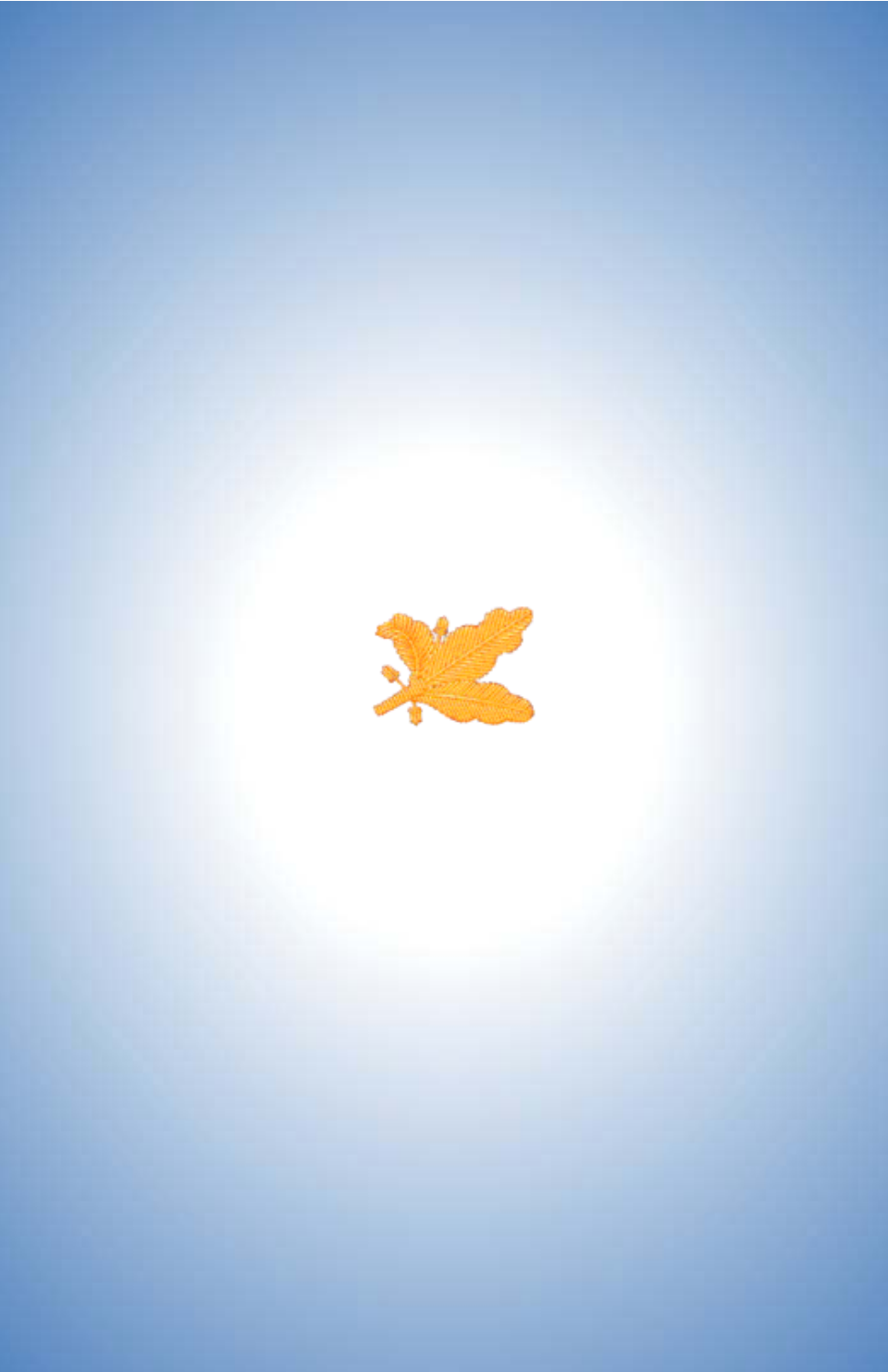### **Table of Contents**

| Business and Financial Management (BFM) Internships10    |    |
|----------------------------------------------------------|----|
|                                                          |    |
| Integrated Logistics Support (ILS) Internships13         |    |
|                                                          |    |
|                                                          |    |
|                                                          |    |
| <b>OPLOG-Naval Special Warfare Internships</b>           | 16 |
|                                                          |    |
|                                                          |    |
| <b>OPLOG-PLN Planner Internships</b>                     | 19 |
|                                                          |    |
| <b>OPLOG-POL Petroleum Internships</b>                   | 22 |
|                                                          |    |
| <b>OPLOG-JOL Joint Operational Logistics Internships</b> | 30 |
| Notional Supply Corps Career Progression31               |    |
| Supply Corps Officer Personal Career Plan 32             |    |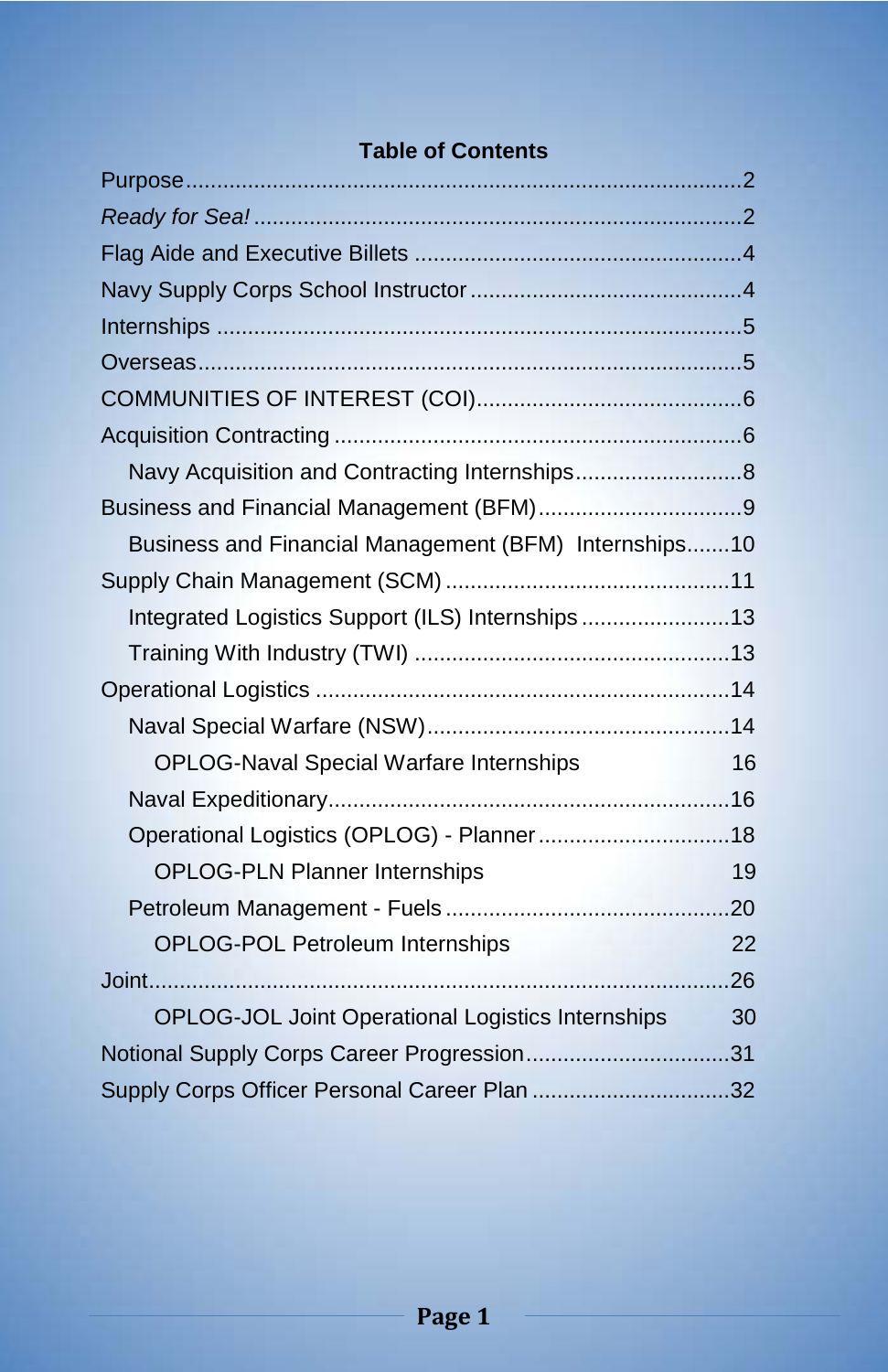## <span id="page-3-0"></span>**Purpose**

The purpose of this booklet is to assist you in understanding the many professional experiences that are available to Supply Corps officers. Refer to "It's Your Career" and the other "playbooks" to help build your career in the Supply Corps.

## <span id="page-3-1"></span>*Ready for Sea!*

Solid performance "at sea" and in operational billets is the foundation for a successful Supply Corps career. The foundation starts with your first operational tour upon graduation from the Basic Qualification Course (BQC) at Navy Supply Corps School Newport. Our junior officer community within the Supply Corps is as operational as the unrestricted line (URL) and one in three of all Supply Corps billets are considered operational.



Traditionally, two sea/operational tours are completed prior to screening for Lieutenant Commander. A solid career plan should include at least one operational Department Head tour. In many cases, officers are afforded the opportunity to complete three "at sea" or operational tours prior to screening for Commander.

The final opportunity to serve at sea is as a senior Commander. Selection to these assignments requires selection by the Commander Sea Board held annually in the summer. Officers selected for Commander Sea Duty earn the **937** Additional Qualification Designator (AQD) upon selection. Upon completion of the assignment, officers earn the **935** AQD.

A snapshot of junior Supply Corps operational billets follows in (Fig 1). Over time the number of billets available will change with the commissioning and decommissioning of ships and units. The ability to fill these operational assignments is a driving factor in the number of Supply Corps officers we bring into the community each year.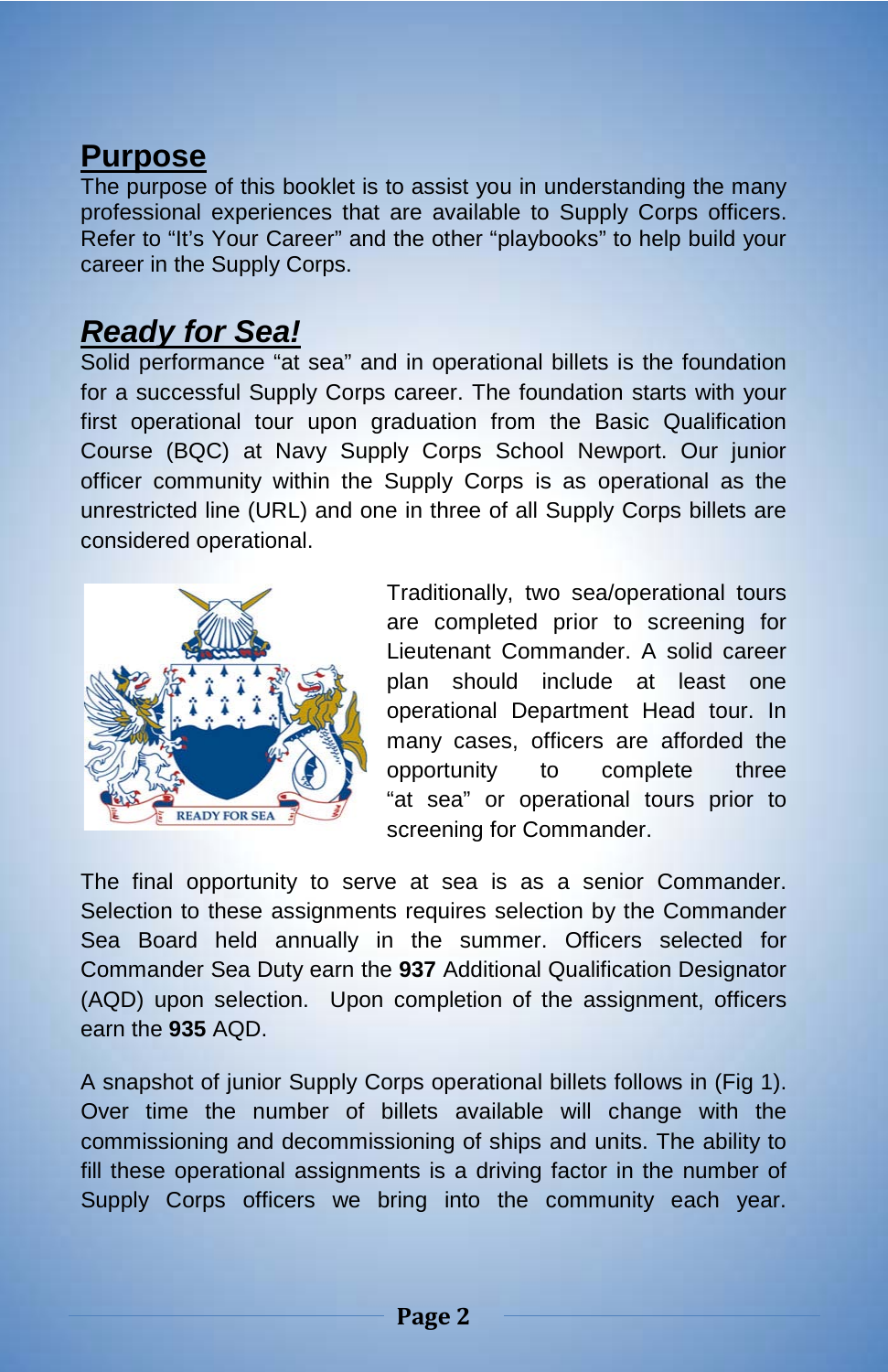| <b>UNIT</b>      | LT             | <b>ENS-LTJG</b> |
|------------------|----------------|-----------------|
| <b>AS</b>        | $\overline{2}$ |                 |
| <b>CVN</b>       | 33             | 33              |
| CG               | 22             | 44              |
| <b>DDG</b>       | 69             | 65              |
| <b>FFG</b>       | 28             | 28              |
| <b>LCC</b>       | з              | $\mathbf{1}$    |
| <b>LHA</b>       | 6              | 8               |
| <b>LHD</b>       | 16             | 24              |
| <b>LPD</b>       | 9              | 20              |
| <b>LSD</b>       | 12             | 12              |
| <b>MCM</b>       |                | 14              |
| SSN/SSBN/SSGN    | -              | 93              |
| <b>SEAL</b>      | 18             | 8               |
| <b>SEABEE</b>    | $7*$           | 8               |
| <b>NCHB</b>      | з              |                 |
| <b>RIVRON</b>    | 4              |                 |
| <b>MSRON</b>     | 4              |                 |
| EOD              | 8              | -               |
| HSV <sub>2</sub> | 1              |                 |
| <b>TOTAL</b>     | 245            | 358             |

#### **Billets by Unit**

#### **Fig 1**

[Click here](http://www.navy.mil/navydata/our_ships.asp) for more information on US Navy Ships.

[Click here](http://www.navy.mil/navydata/fact.asp) for platform information in the US Navy Fact File.

**The following links provide common Supply Corps warfare qualification instructions:**

**Naval Aviation Supply Officer [\(OPNAVINST 1542.5C\)](http://doni.daps.dla.mil/Directives/01000%20Military%20Personnel%20Support/01-500%20Military%20Training%20and%20Education%20Services/1542.5C.pdf)**

**Surface Warfare Supply Corps Officer [\(OPNAVINST 1412.6D\)](http://doni.daps.dla.mil/Directives/01000%20Military%20Personnel%20Support/01-400%20Promotion%20and%20Advancement%20Programs/1412.6D.pdf)**

**Fleet Marine Force Qualified Officer [\(OPNAVINST 1414.6\)](http://doni.daps.dla.mil/Directives/01000%20Military%20Personnel%20Support/01-400%20Promotion%20and%20Advancement%20Programs/1414.6.pdf)**

**SEABEE Combat Warfare Qualification** (**[OPNAVINST 1410.1D\)](http://www.public.navy.mil/bupers-npc/officer/communitymanagers/StaffCorps/Documents/opnav-1410-1d.pdf)**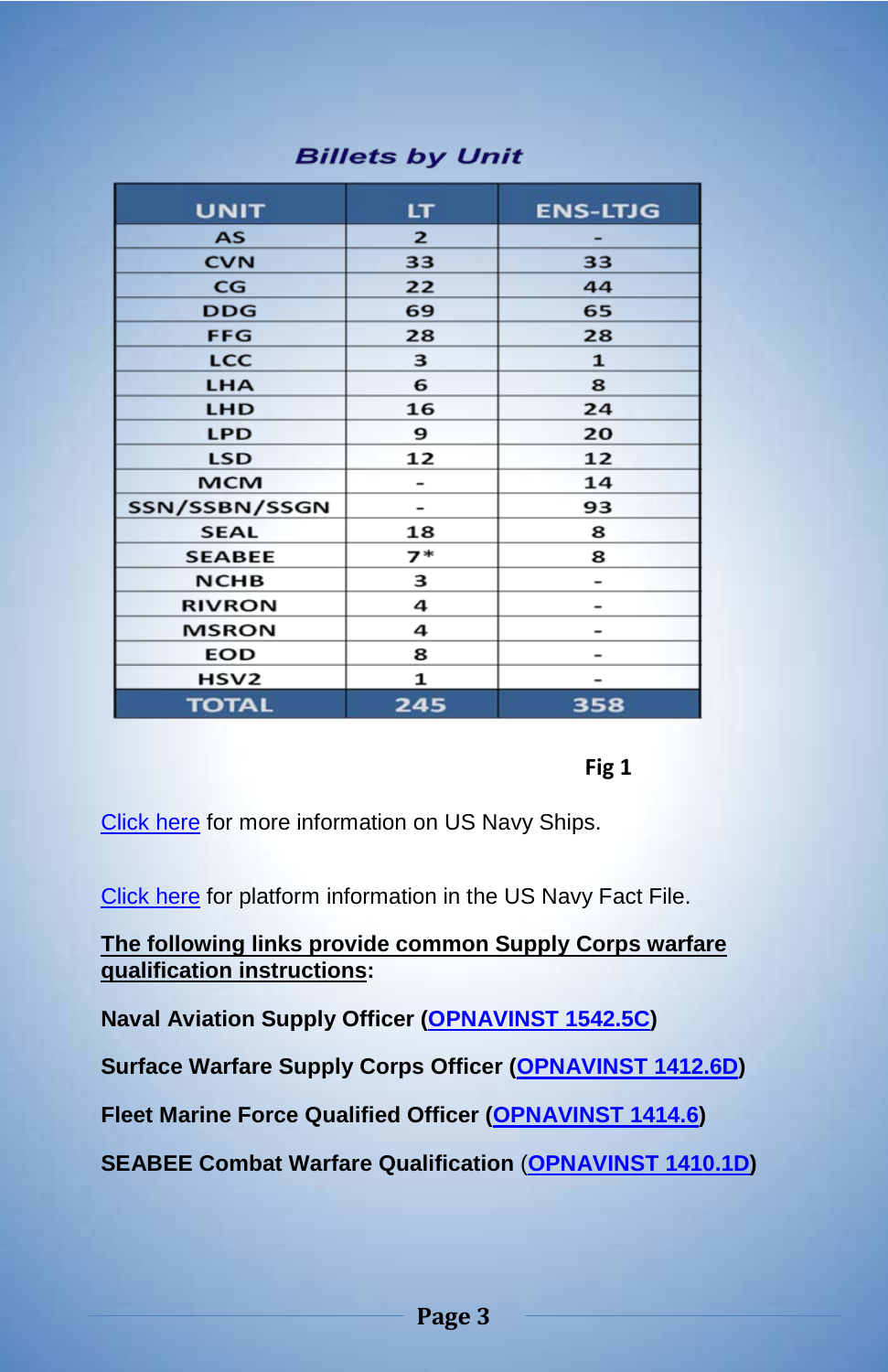## <span id="page-5-0"></span>**Flag Aide and Executive Billets**

There are approximately a dozen billets for junior officers that are nominative in nature. Many of these jobs are Aides to Supply Corps Flag officers and are approximately one year in length. Serving as a Flag Aide is excellent initial opportunity to experience executive and strategic level decision-making based on exposure to many aspects of the Navy and Department of Defense environment. Other nominative billets include serving on staffs at Camp David, the Secretary of Defense, the Joint Chiefs of Staff, and the U.S. Naval Academy. Some of these assignments have tour lengths up to 36 months in duration. General eligibility requirements include:

- Recommendation from a senior Supply Corps officer
- List of references with contact info
- A professional biography
- An up-to-date record (see *It's Your Record*)
- Personal contact info to include phone numbers and email
- "Top Secret" security clearance is required for some billets

Interested officers should contact the LT Shore Detailer at 901- 874-2936.

## <span id="page-5-1"></span>**Navy Supply Corps School Instructor**

One of the greatest opportunities to help lead the future of our community is by serving as an instructor at the Navy Supply Corps School (NSCS) in Newport, Rhode Island. Not only do officers serve as instructors in the Basic Qualification Course (BQC), but have the opportunity to instruct hazardous materials management, international, and other supply and logistics specific courses to both military and civilians. Officers completing a tour at NSCS and qualify as a Master Training Specialist (MTS) earn the **949** AQD.

Officers interested in competitive selection to NSCS instructor duty should contact the LT Shore detailer at 901-874-2936. Requirements for selection include:

- Endorsement by current Commanding Officer
- Receive Supply Corps O-5 or above recommendation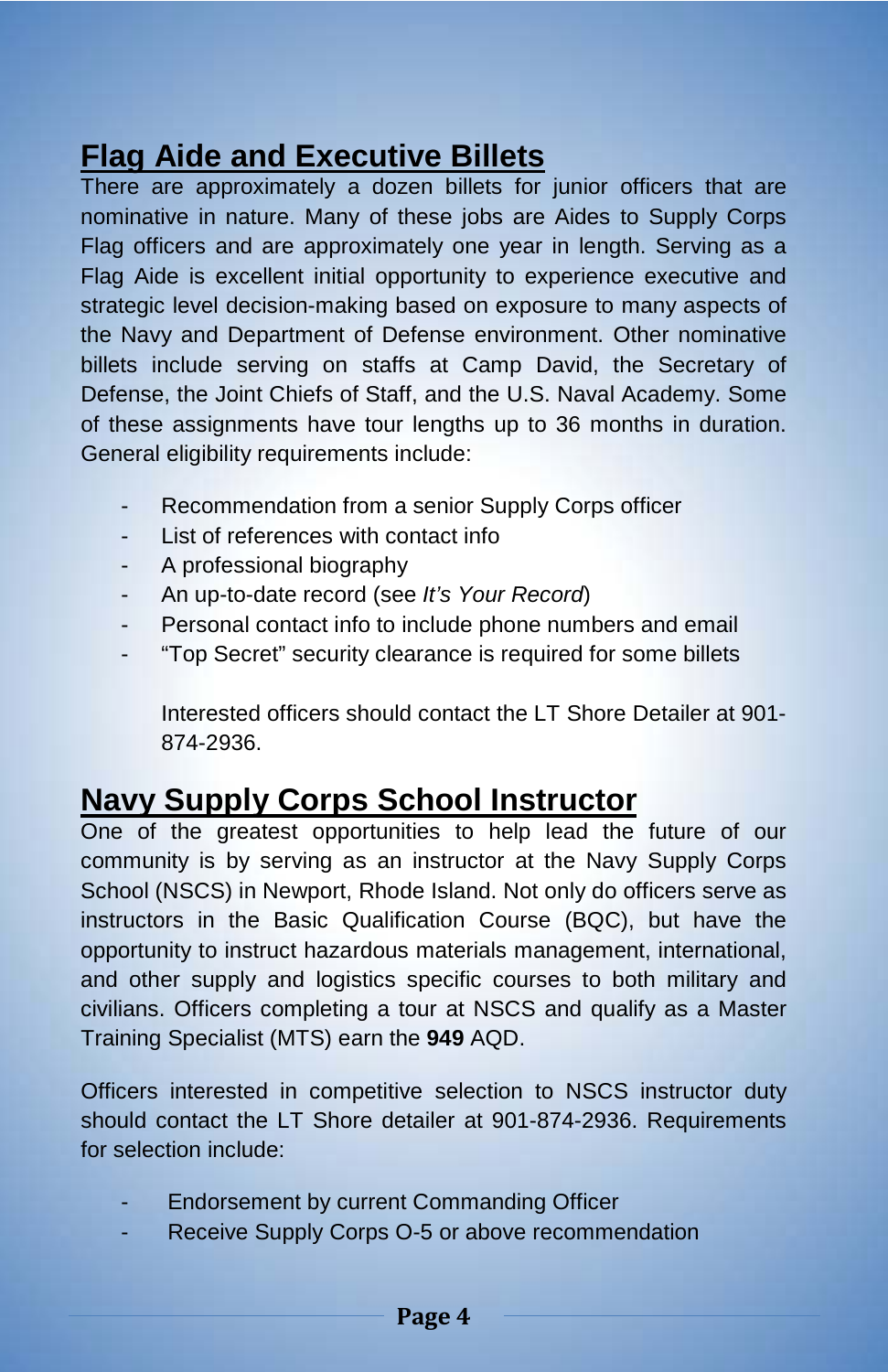Submit application package to NSCS Academic Director

## <span id="page-6-0"></span>**Internships**

Each spring and fall, the Supply Corps internship selection board selects approximately 40 officers to participate in the program. There are over 75 internship billets spread across various systems commands, type commanders, and joint activities. Internships provide an excellent opportunity to experience one of our community's lines of operation early in a career. A description of the various internship programs is dispersed throughout this document. General requirements for the internship program include:

- Cover letter, Commanding Officer endorsement
- Warfare qualified (by start of internship)
- **Fitness Reports**
- Undergraduate degree transcript

Officers interested in selection to a Navy Supply Corps internship should contact the Internship Coordinator at 901-874-4273. Officers who complete an internship incur a one tour payback.

## <span id="page-6-1"></span>**Overseas**

Traditionally, officers should plan to complete at least one overseas tour in a career. These types of tours are professionally and personally enriching and are offered at many points throughout a career. Approximately 13% of all Supply Corps billets are overseas ashore and afloat. Europe, Bahrain, and Hawaii have the highest concentration of Supply Corps officer billets, but opportunities exist worldwide in every Supply Corps line of operation. Factors to consider in any career progression are "accompanied" versus "unaccompanied" tours and the impact to tour length and locations.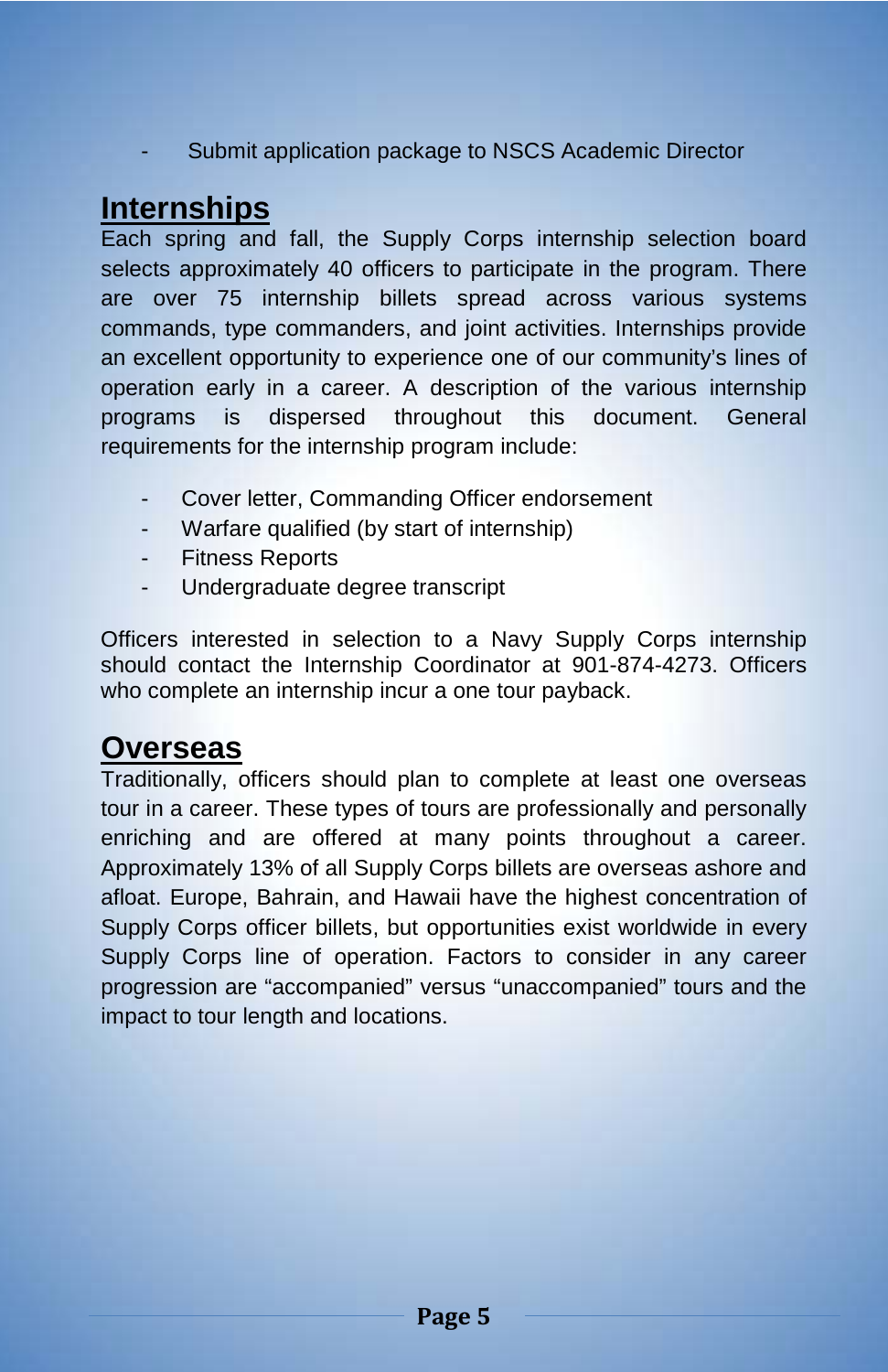# <span id="page-7-0"></span>**COMMUNITIES OF INTEREST (COI)**

## <span id="page-7-1"></span>**Acquisition Contracting**



Acquisition is one of the Supply Corps' leading core competencies and Contracting is one of the functional disciplines which Acquisition encompasses. Other Acquisition functional disciplines in which supply officers participate<br>include Business and Financial include Business and Management, and Logistics (SCM).

Contracting is represented in every facet of support that Supply Corps officers provide to the Navy to keep ships, aircraft, and personnel ready to execute the three focus areas included in our Maritime Strategy *-- build the future force, maintain readiness, and develop and support personnel.*

The role of contracts in the Supply Corps is to provide the means or path for every Supply Officer to ensure that warfighter requirements and support are met. In its purest form, it is the development of an agreement between one or more commercial or governmental parties to provide services, material, or information to one or more persons or groups in the Navy. Even when a Supply Corps officer is not directly involved in the development of a contract or agreement they are either using the product of a contract or agreement to meet mission requirements.

Most Supply Corps officers will have their first experience with contracts upon entering the fleet. The essential services and support provided to ships (e.g. tug boats, pilots, pier-side berthing, hotel services, and food) are usually provided, in-part or in some ports totally, by a husbanding services contractor. Though a shipboard Supply Corps officer did not have input into or direct action developing and awarding the contract, they must understand how it works in order to acquire support for the ship at the right time, in the right quantity, at the right cost.

A junior officer's exposure to contracts will extend throughout their career regardless of the subspecialty they choose. For those seeking to become experts in contracting, a clearly defined series of milestones are fundamental to achieving required Defense Acquisition Workforce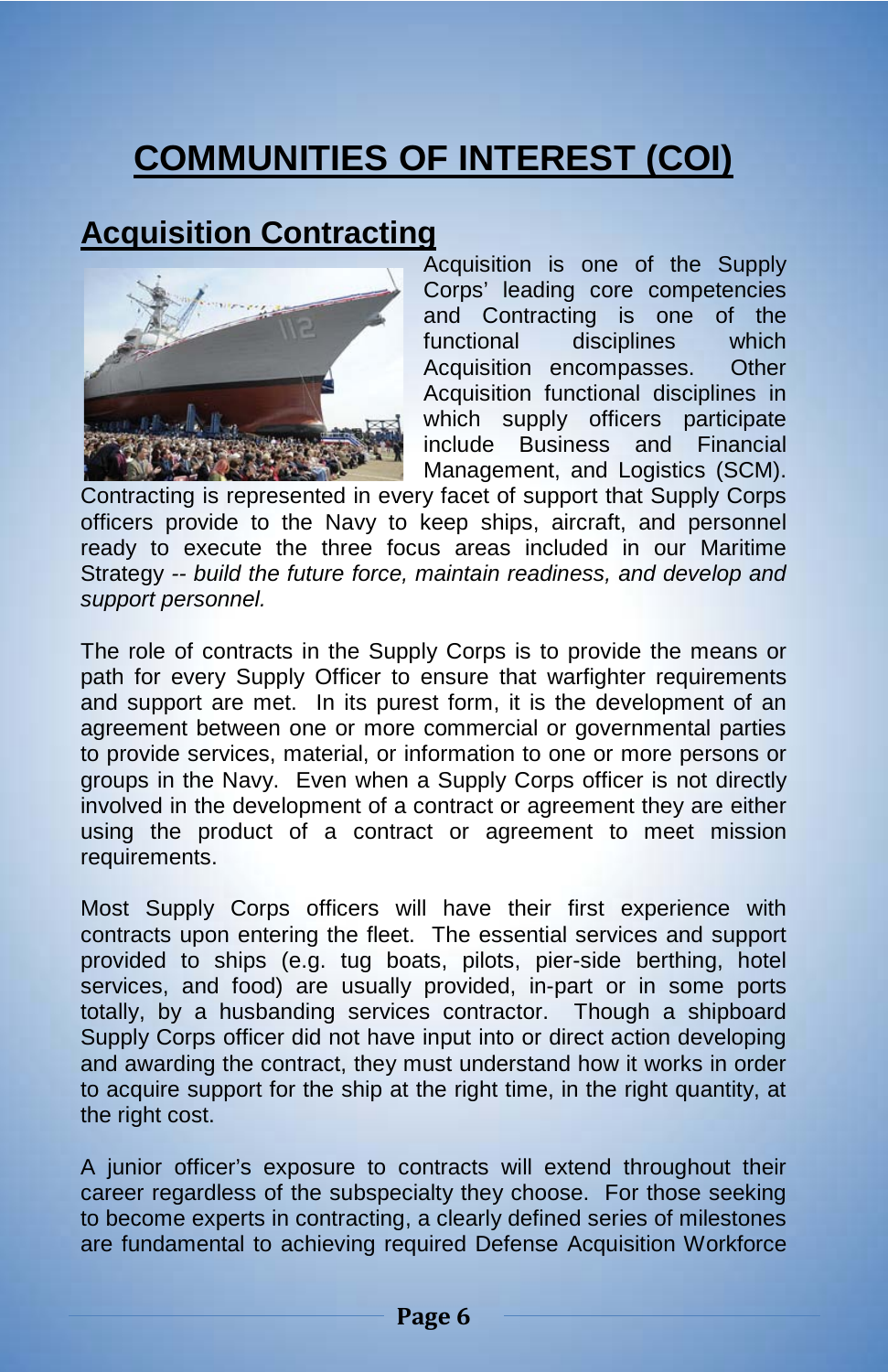Improvement Act (DAWIA) certification. Ensigns through Lieutenants should seek **DAWIA Contracting Level II** certification when possible. See the **[eDACM](https://www.atrrs.army.mil/channels/registernowmaint/registernowredirect.asp)** site for latest requirements for DAWIA level requirements. Each DAWIA level requires a combination of classroom training and time on-the job.

Most acquisition critical jobs, those requiring an experienced contracting officer, will require **Level II** certification at Lieutenant Commander and above. At this point, officers should consider becoming part of the **[Acquisition Corps](http://www.public.navy.mil/bupers-npc/officer/Detailing/acquisition/Pages/default2.aspx)**. Commanders and Captains should consider **DAWIA Contracting Level III** certification and membership in the National Contract Management Association (NCMA). Most of these jobs require multiple **1306** subspecialty tours and/or contracting education where they have earned **1306P** from Naval Post Graduate School.

A Supply Corps officer's contracting experience can occur in a variety of mission-driven areas including: at a NAVSUP Fleet Logistics Center (FLC) which largely manages pier-side support; in a contingency contracting setting in support of a Joint Task Force managing a combat or humanitarian relief operation; at NAVSUP Weapon Systems Support (WSS) negotiating Performance Based Logistics and other critical inventory and sustainment contracts; or at a hardware systems command where contracts are negotiated for ships, aircraft, and other vital weapons systems and equipment. Some leading examples of contracting assigments include:

NAVSUP FLC Code 200: Largely focused on local, pier-side requirements. These requirements are often urgent and have high priority.

Systems Command (NAVAIR, NAVSEA, NAVSUP) negotiator or PCO: Contracting personnel perform a variety essential functions ranging from the development of an acquisition strategy document, through contract solicitation, negotiation, and award for platforms.

Defense Contract Management Agency (DCMA): DCMA contracting personnel perform a myriad of critical functions to ensure the proper administration of a contract as well as support timely and accurate payment to the supplier.

Defense Logistics Agency (DLA): Similar to the NAVSUP WSS, DLA contracting personnel support the acquisition of supplies to ensure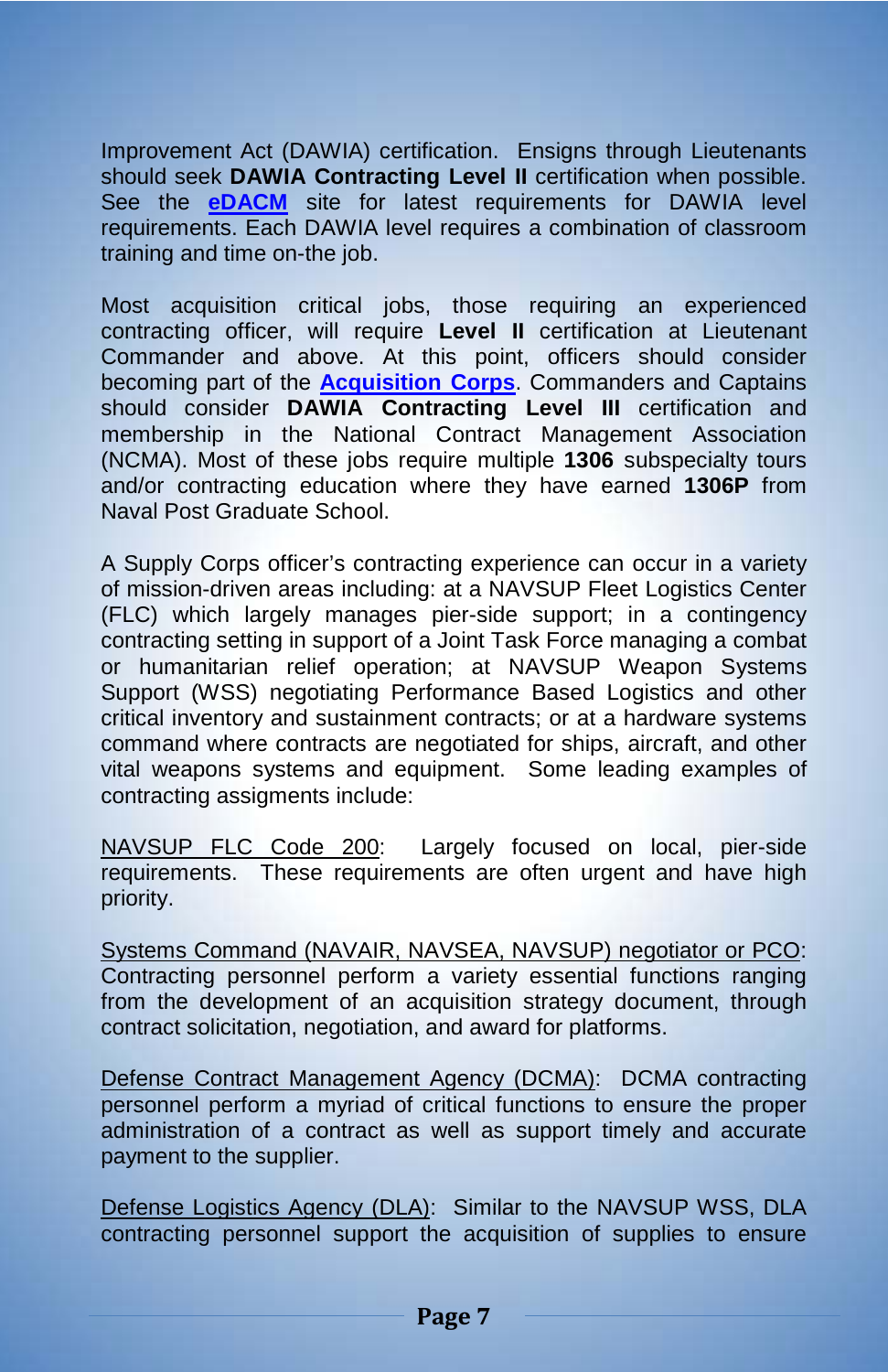proper sustainment of critical weapons systems used by the warfighter.

Assistant Secretary of the Navy for Research, Development, and Acquisition (ASN RDA): ASN (RDA) Contracting personnel provide essential oversight across the Department to ensure goods and services are procured prudently and in compliance with governing authorities.

Officers in these billets have an opportunity to earn the **1306S/Q/R** subspecialty based on experience. Additionally, officers assigned to GSA or IA assignments that support tactical operational requirements, often including a wide range of goods and services, may earn the **918** or **919** AQD.

#### <span id="page-9-0"></span>**Navy Acquisition and Contracting Internships (NACO/DNACO)**

For some the training begins as a Navy Acquisition Contracting Officer (NACO) intern following their initial sea duty. A NACO internship or Defense NACO (DNACO) allows a junior officer to work in support of an experienced contracting expert who trains the officer on the fundamentals of the discipline. Additionally, NACO interns undergo a series of training classes, usually provided by the Defense Acquisition University and earn **DAWIA Contracting Level II** certification.

Other officers gain essential contracts training while attending the Naval Postgraduate School. In either case, the officer eventually progresses through a series of contracting-related positions including negotiator, later becoming a Procurement Contracting Officer (PCO) with authority to award contracts on behalf of the government, and ultimately serves in a management role responsible for ensuring a team of contracting personnel work effectively to meet mission requirements.

#### **References:**

#### **Director, Acquisition and Career Management**

[Click here](https://www.atrrs.army.mil/channels/navyedacm/Login/Login.aspx) for Acquisition career tracking and information (eDACM).

#### **Defense Acquisition University [\(DAU\)](http://www.dau.mil/default.aspx)**

Specifically the training, continuous learning, and knowledge sharing links on this page will be invaluable. Also the "iCatalog" will be of assistance when developing a career field learning plan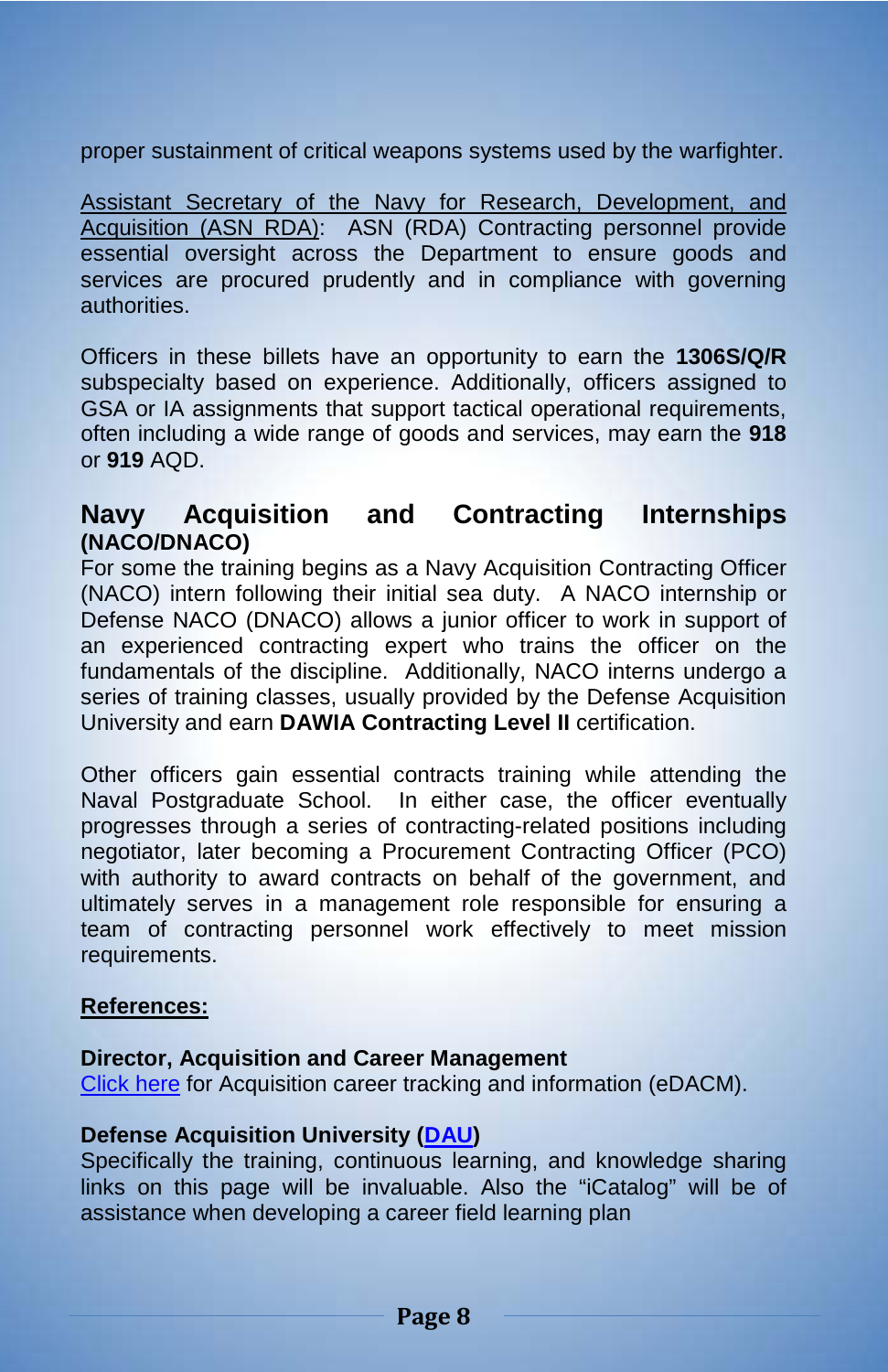**National Contract Management Association [\(NCMA\)](http://www.ncmahq.org/)** NCMA is a voluntary membership-based, professional society that fosters the professional growth and educational advancement of its members. Certification is a sign of continued improvement and dedication to the profession.

**Assistant Secretary of the Navy Research Development Acquisition [\(ASN RDA\)](https://acquisition.navy.mil/rda/home/meet_asn_rda)** 

**Other Online References:** 

**[Federal Acquisition Regulation](https://www.acquisition.gov/far/)**

**[Defense Federal Acquisition Regulation Supplement \(DFARS\)](http://www.acq.osd.mil/dpap/dars/dfarspgi/current/index.html)**

**[Navy Marine Corps Acquisition Regulation Supplement](https://acquisition.navy.mil/rda/home/policy_and_guidance/nmcars) [\(NMCARS\)](https://acquisition.navy.mil/rda/home/policy_and_guidance/nmcars)**

## <span id="page-10-0"></span>**Business and Financial Management (BFM)**

As the Navy's Business and Financial managers, Supply Corps officers play a fundamental role in the optimal allocation of human, physical, and financial resources to achieve Navy goals and objectives. Financial Management positions are defined as designated military billets with financial management duties.

Financial Management encompasses both appropriated and working capital funds. Within the broad spectrum of Financial Management (FM), there are three interrelated disciplines or sub-functional areas: Comptroller, Financial Management, and Business and Financial Management.

#### **Comptrollers**

Maintain cognizance over all financial planning, programming, budgeting, accounting, allocation, control, and execution of resources and funds for DOD organizations.

#### **Financial Management**

Functions comprise those activities which support Comptroller functions including budget formulation, funds management and funds execution in accordance with established policies and regulation governing operation.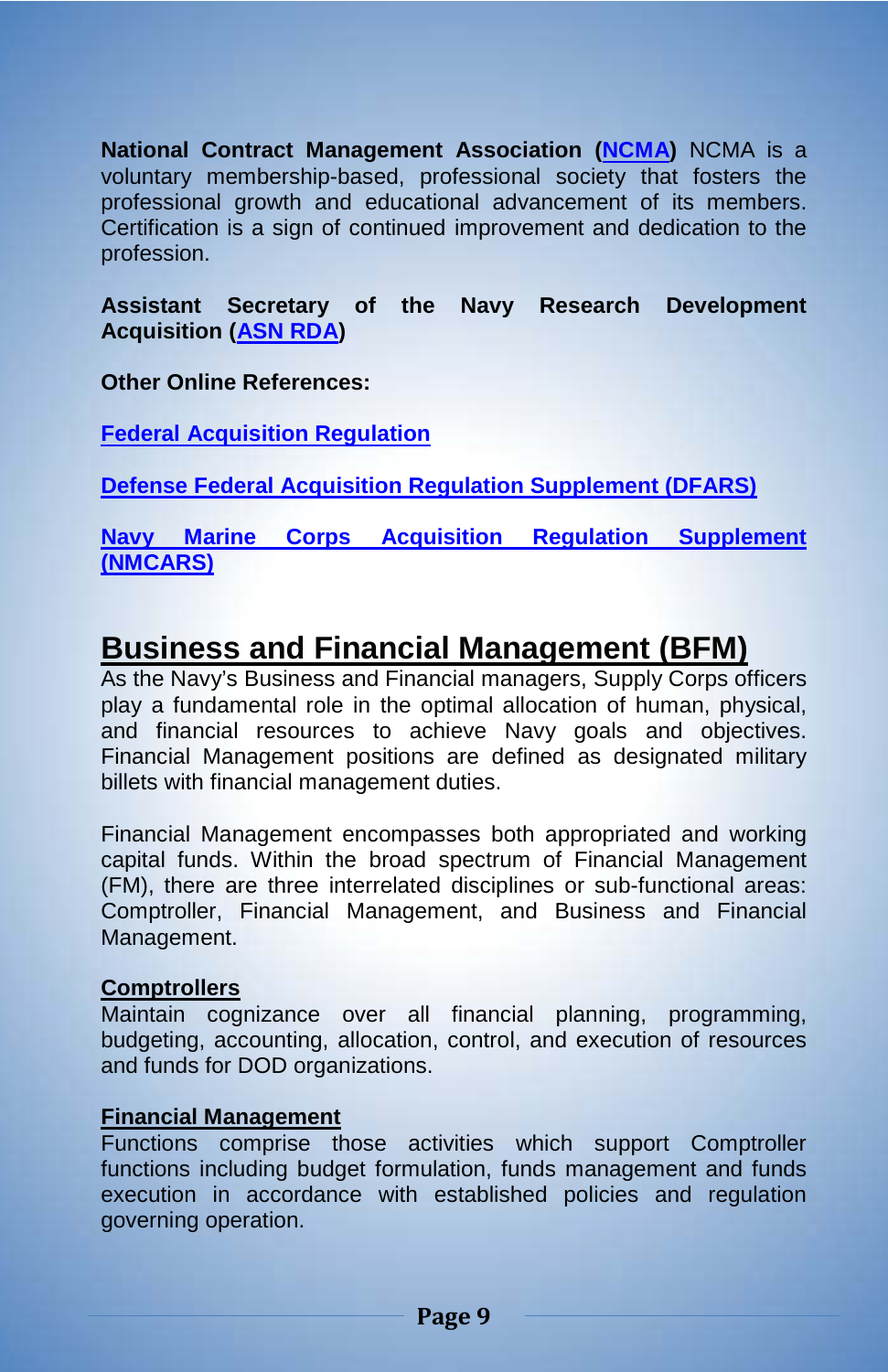#### **Business and Financial Management**

Assignment as a key business advisor to a Navy Program Manager which has responsibilities for acquisition strategy, contract planning, cost analysis and financial management.

The Financial Management community within the Supply Corps is concerned primarily with those officers assigned the **3111** subspecialty code and, to a lesser degree, those with the **3110** (Business and Financial Management) subspecialty code, usually earned at the Naval Post Graduate School (NPS).

The **3111** subspecialty code for Financial Management requires either formal qualification through instruction or properly documented on-thejob training. AQDs **NR1** or **NR2** are available for certification as a Certified Defense Financial Manager (CDFM) by the American Society of Military Comptrollers.

#### **Links of Interest:**

**[American Society of Military Comptrollers](http://www.asmconline.org/)**

**[Defense Acquisition University BUS-FM program](http://icatalog.dau.mil/onlinecatalog/CareerLvl.aspx)**

**[Department of Defense FM Online](https://fmonline.ousdc.osd.mil/)** (requires CAC)

**[Office of the Under Secretary of Defense Comptroller](http://comptroller.defense.gov/)**

**[Naval Postgraduate School Financial Management Curriculum](http://www.nps.edu/Academics/Schools/GSBPP/Academics/MBA/FM837/index.html)**

## <span id="page-11-0"></span>**Business and Financial Management (BFM) Internships**

The increasing importance assigned to weapons system acquisition led to the establishment of the Business/Financial Manager career development program. It was established to provide an expanded population of Supply Corps Commanders and Lieutenant Commanders for future project management assignments. In 1983, the Assistant Secretary of the Navy for Installations and Logistics and the Commander, Naval Supply Systems Command agreed on the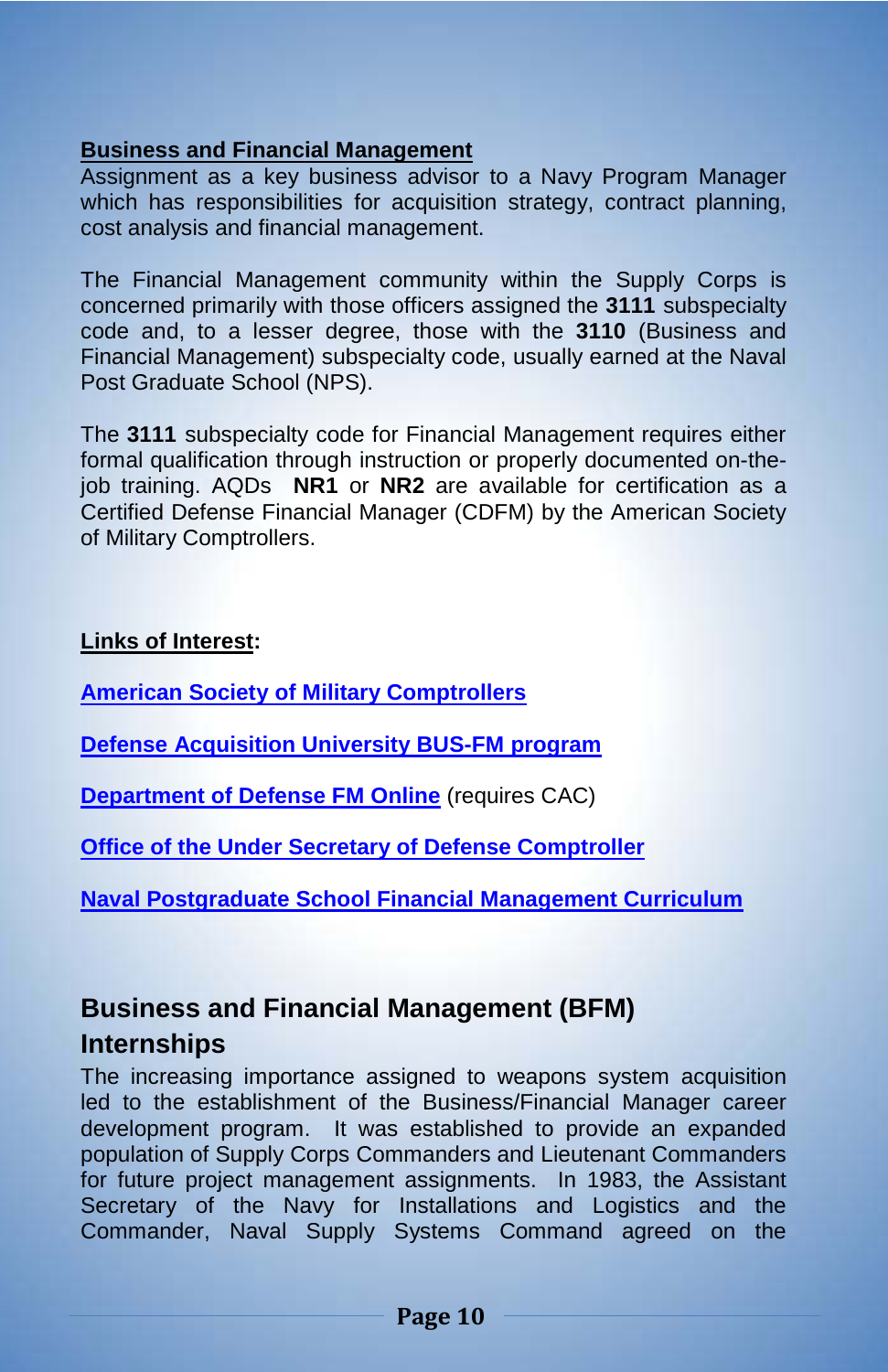desirability of placing Supply Corps officers into certain major projects in a Business/Financial Management trainee status.

As a junior officer, internships at NAVSUP or one of the systems commands is a good way to gain early exposure to BFM. Internships offer the opportunity to begin working toward DAWIA certification. Officers completing the BFM internship program are assigned a **3111S**  subspecialty code and an AQD of **AK1** signifying **DAWIA Level I** certification in the business/financial management career field and positioned well for later entry into the [Acquisition Corps.](http://www.public.navy.mil/bupers-npc/officer/Detailing/acquisition/Pages/default2.aspx)

Other billets include Naval Reactors and NAVSUP Echelon III command positions. Beginning with Lieutenant Commander, examples of the types of billets officers may work in are the staff of Program Executive Offices (PEO) or Budget Submitting Offices (BSO). Commander jobs include Type Commander (TYCOM) comptroller, Program Executive Office (PEO), and OPNAV. Captain billets include comptroller jobs at major commands and BSOs, as well as Chief of Staff to Assistant Secretary of the Navy (Research, Development,

and Acquisition).

## <span id="page-12-0"></span>**Supply Chain Management (SCM)**

Supply Chain Management (SCM) is a complex and dynamic management system comprised of activities<br>including product development, sourcing, development, sourcing,

manufacturing, and logistics, as well as the information and financial systems needed to coordinate them.

As a primary community of interest for the United States Navy Supply Corps, the goal of SCM is simple: *provide the war fighter with the material necessary to meet combat and peace time objectives in the most effective and efficient manner possible.* By understanding our roles and opportunities as SCM Supply Corps officers, we are better able to focus on what we provide to the war fighter and the efforts needed to provide those mission critical elements.

Through various roles, Supply Corps officers support Naval and Joint logistics, often in partnership with other services and commercial industry partners, across a spectrum of **1301** and **1302** coded billets. At the junior officer level, SCM Supply Corps officers develop a basic understanding of SCM concepts, such as wholesale and retail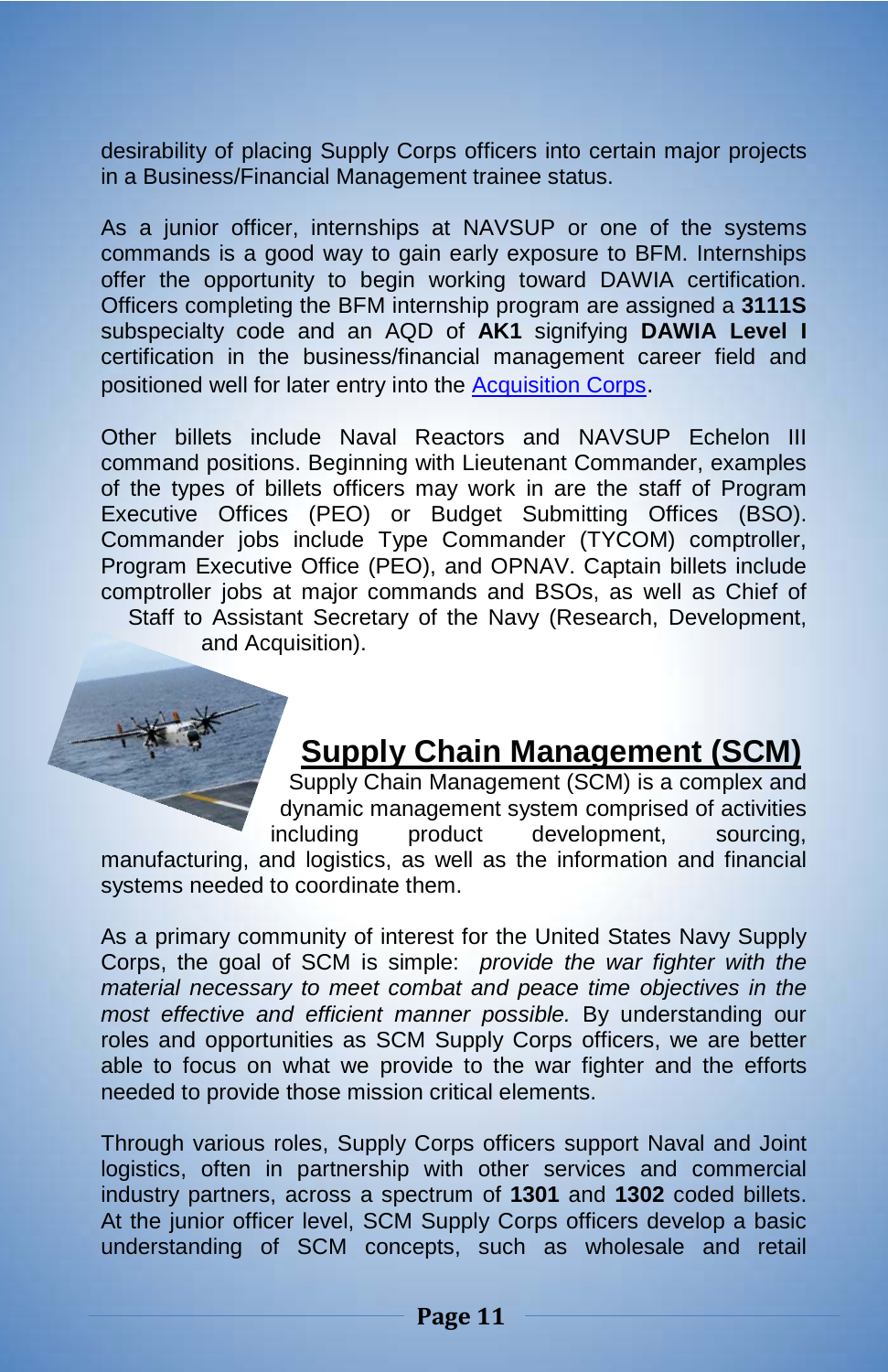inventory management through roles as ILS Inventory Manager, Warehouse Ops Officer, and Cargo Handling Officer.

The Naval Postgraduate School (NPS) offers a Master's Degree (**1302P** subspecialty) in SCM to those officers who apply and meet the 345 APC requirements for the program. Through a series of courses focused in economics, operations management, modeling and decision making, inventory management, integrated logistics support, and logistics strategic planning, students are prepared to take on more of the challenging and demanding SCM billets within the Life Cycle Logistics Management field.

Upon graduation, SCM LCDRs will be able to serve in SCM roles such as DLA Land and Maritime Cell Team Leader or NAVSUP WSS Integrated Weapons Support Team (IWST) head where they can earn **Defense Acquisition Work Improvement Act (DAWIA) Level II Life Cycle Logistics** certification through web and classroom based courses with the **[Defense Acquisition University \(DAU\)](http://www.dau.mil/default.aspx)**. Combining a DAU Level II Certification, a minimum level of business education in undergraduate or NPS Master's degree and acquisition training, and having at least four years of acquisition experience (one year can be credited for education), makes an SCM Officer eligible for acceptance into the **[Acquisition Corps](http://www.public.navy.mil/bupers-npc/officer/Detailing/acquisition/Pages/default2.aspx)** (AC), formally the Acquisition Professional Community. AC designation places an individual among an elite group of expert acquisition professionals who can fill specific critical acquisition professional (CAP) billets at the senior officer level and have earned an AQD of **APM**.

Subsequent tours in the SCM career path allow senior officers to serve in roles such as NAVSUP WSS Operations Director, FLC Executive Officer, or DLA Land and Maritime, Director of Joint Aerospace Weapons Systems, which provide an increase in breadth and scope of responsibilities. Billets at this stage of a Supply Corps officer's career involve material requirements projection, allowance determination building and sustainment, redistribution, repair, disposal and whole systems inventory management as they relate to supporting operational and strategic missions. Additionally, Supply Corps officers will be required to understand SCM as it relates not only to the Department of the Navy, but how SCM affects warfighter requirements in the global joint arena.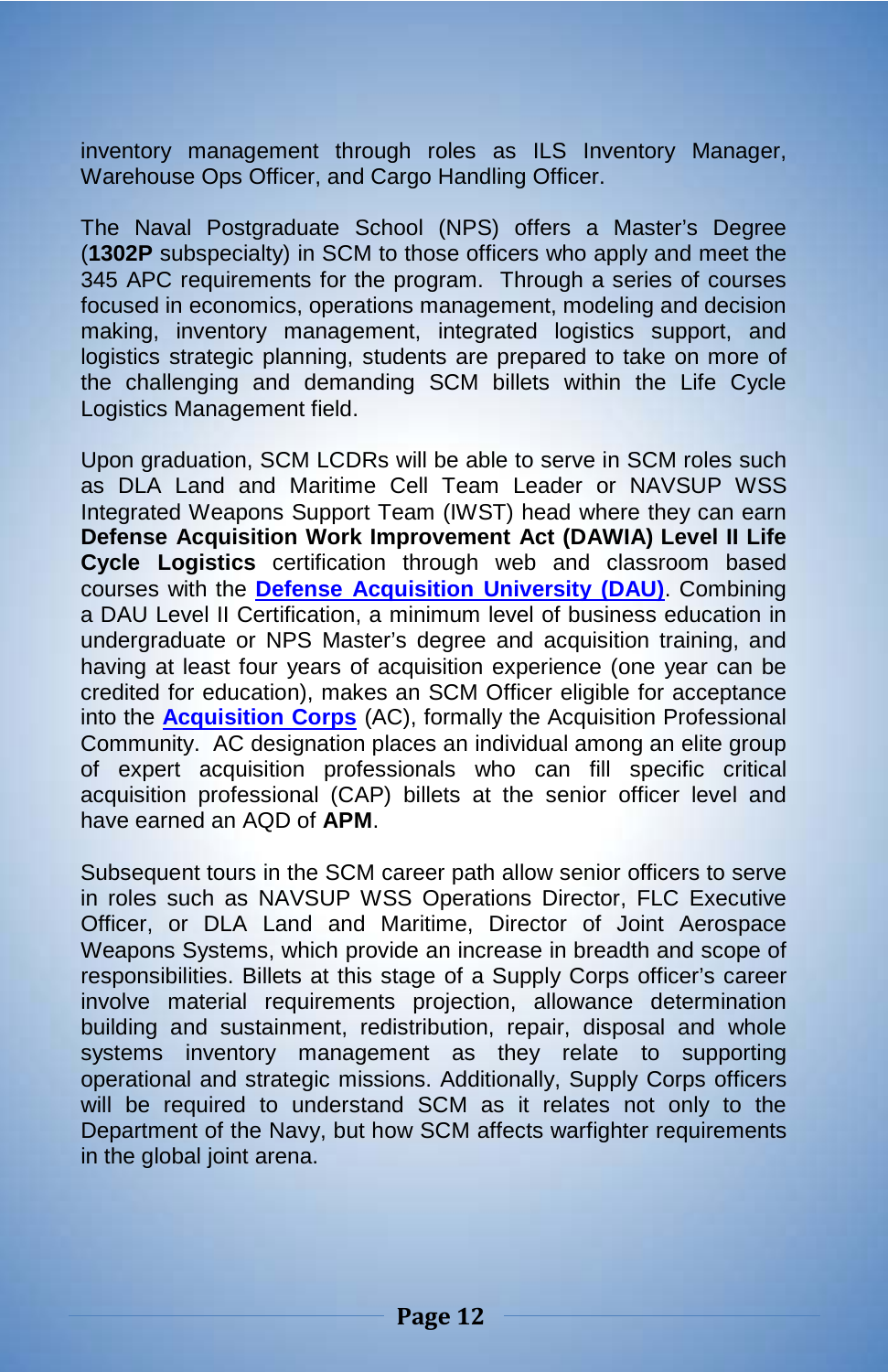### <span id="page-14-0"></span>**Integrated Logistics Support (ILS) Internships**

Supply Corps ILS Internship billets provide an opportunity to learn SCM integrated with other aspects of logistics through classroom and on the job training. Internships provide the opportunity to learn SCM and earn a **1302S** or **3121S** subspecialty code, in addition to **DAWIA Level II Life Cycle Logistics (LCL)** certification, while performing in a vital job. Promotion to the rank of LCDR affords SCM Supply Corps officers the opportunity to earn a Master's degree in SCM, serve in more demanding SCM billets, and achieve entry into the **[Acquisition](http://www.public.navy.mil/bupers-npc/officer/Detailing/acquisition/Pages/default2.aspx)  [Corps](http://www.public.navy.mil/bupers-npc/officer/Detailing/acquisition/Pages/default2.aspx)**.

### <span id="page-14-1"></span>**Training With Industry (TWI)**

TWI is a 12-month fellowship that provides Supply Corps lieutenants or junior lieutenant commanders with the opportunity to expand their professional supply chain and logistics education through exposure to executive level decision-making at a "Fortune 500" company.

Officers selected for this highly visible assignment provide monthly updates and receive an observed fitness report from the Chief of Supply Corps. Upon completion of the TWI tour, officers can expect to be selectively detailed to a follow-on tour in an assignment that utilizes skills gained. Examples of assignments include jobs at Defense Logistics Agency – Aviation and NAVSUP Weapon Systems Support.

Candidate eligibility requirements for lieutenants and junior lieutenant commanders include the completion of a master's degree and two operational tours before the June of the year the program begins. Candidates must also complete a minimum of 12 months at his or her current command and must be within 18 months of planned rotation date (exception: officers on 12 month orders). Additional guidance is provided annually and a Flag level selection board will select TWI participants. More information can be found in **[NAVSUPINST 1520.7](https://nll.ahf.nmci.navy.mil/nll/filedetail.cfm?id=10365&randomkey=yBeGtCFPeN8lLIrhRmyz)  [\(Training With Industry \(TWI\) Program\)](https://nll.ahf.nmci.navy.mil/nll/filedetail.cfm?id=10365&randomkey=yBeGtCFPeN8lLIrhRmyz)**.

A career in SCM allows a Supply Corps officer to manage varying material and logistics requirements across multiple business and combat disciplines.

#### **To learn more about SCM and its application visit the following websites:**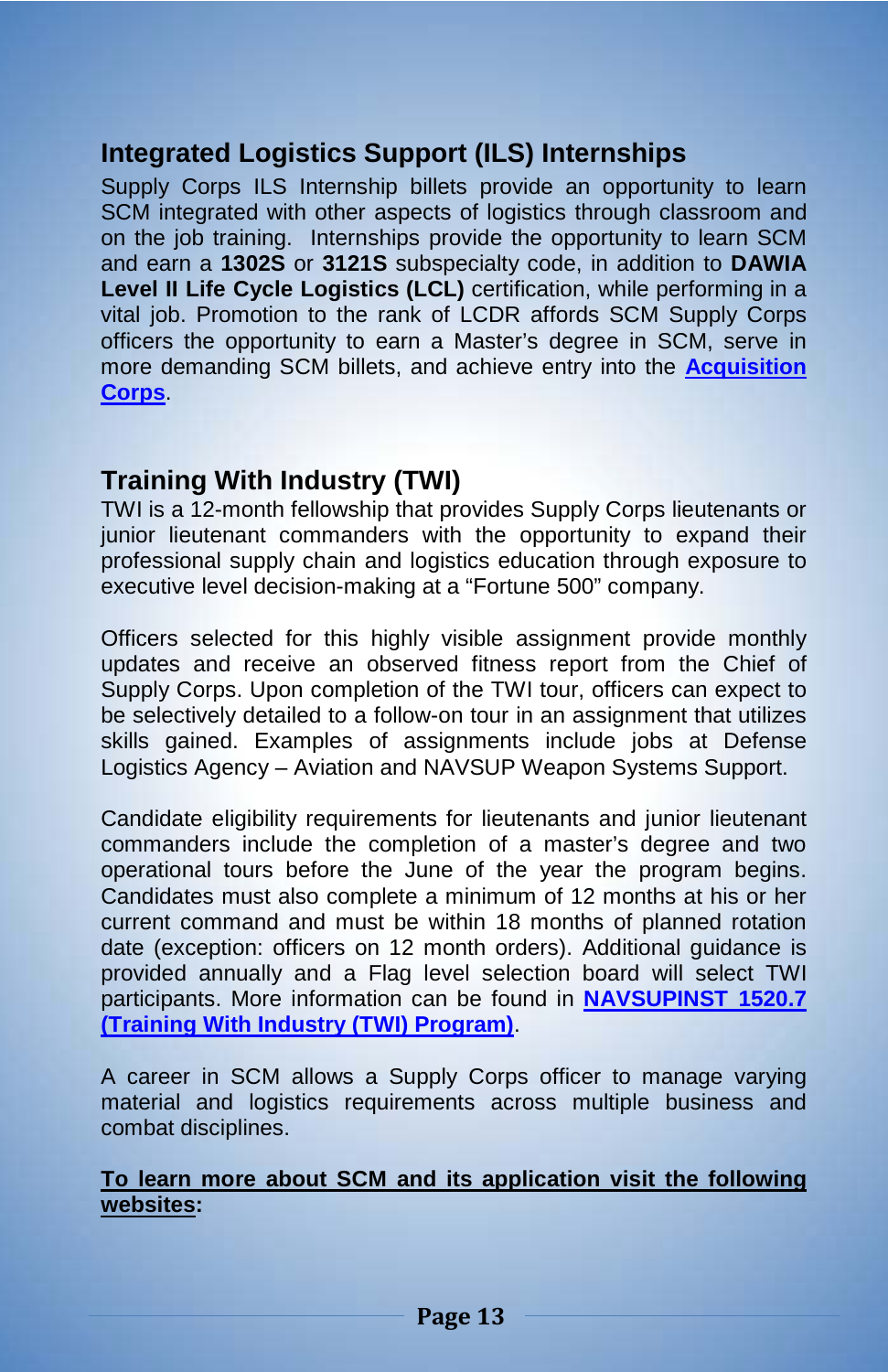**[Defense Acquisition University](http://www.dau.mil/default.aspx)**

**[DAWIA Certification Requirements](http://icatalog.dau.mil/onlinecatalog/CareerLvl.aspx)**

**Council of Supply [Chain Management Professionals](http://cscmp.org/Default.asp)**

**[Supply Chain Council](http://supply-chain.org/)**

<span id="page-15-0"></span>**[Acquisition Corps](http://www.public.navy.mil/BUPERS-NPC/OFFICER/DETAILING/ACQUISITION/Pages/default2.aspx)** (PERS 447 website)

## **Operational Logistics**

### <span id="page-15-1"></span>**Naval Special Warfare (NSW)**



Naval Special Warfare (NSW) is the Navy component of U.S. Special Operations Command (USSOCOM) and is, therefore, not a traditional naval entity.

USSOCOM is a joint organization whose mission is to provide fully capable Special Operations Forces to defend the United States, and its

interests, as well as to synchronize the planning of global operations against terrorist networks. There are several joint tour opportunities for Supply Corps LCDRs and CDRS at SOCOM within the J4 Logistics **Directorate** 



Naval Special Warfare Command (NSWC) is the Echelon II within NSW, and reports directly to SOCOM. NSWC's mission is to organize, train, man, equip, educate, sustain, maintain combat readiness and deploy Naval Special Warfare Forces to accomplish Special Operations missions worldwide. NSW Forces operate independently or in conjunction with other SOF, allied units and coalition forces.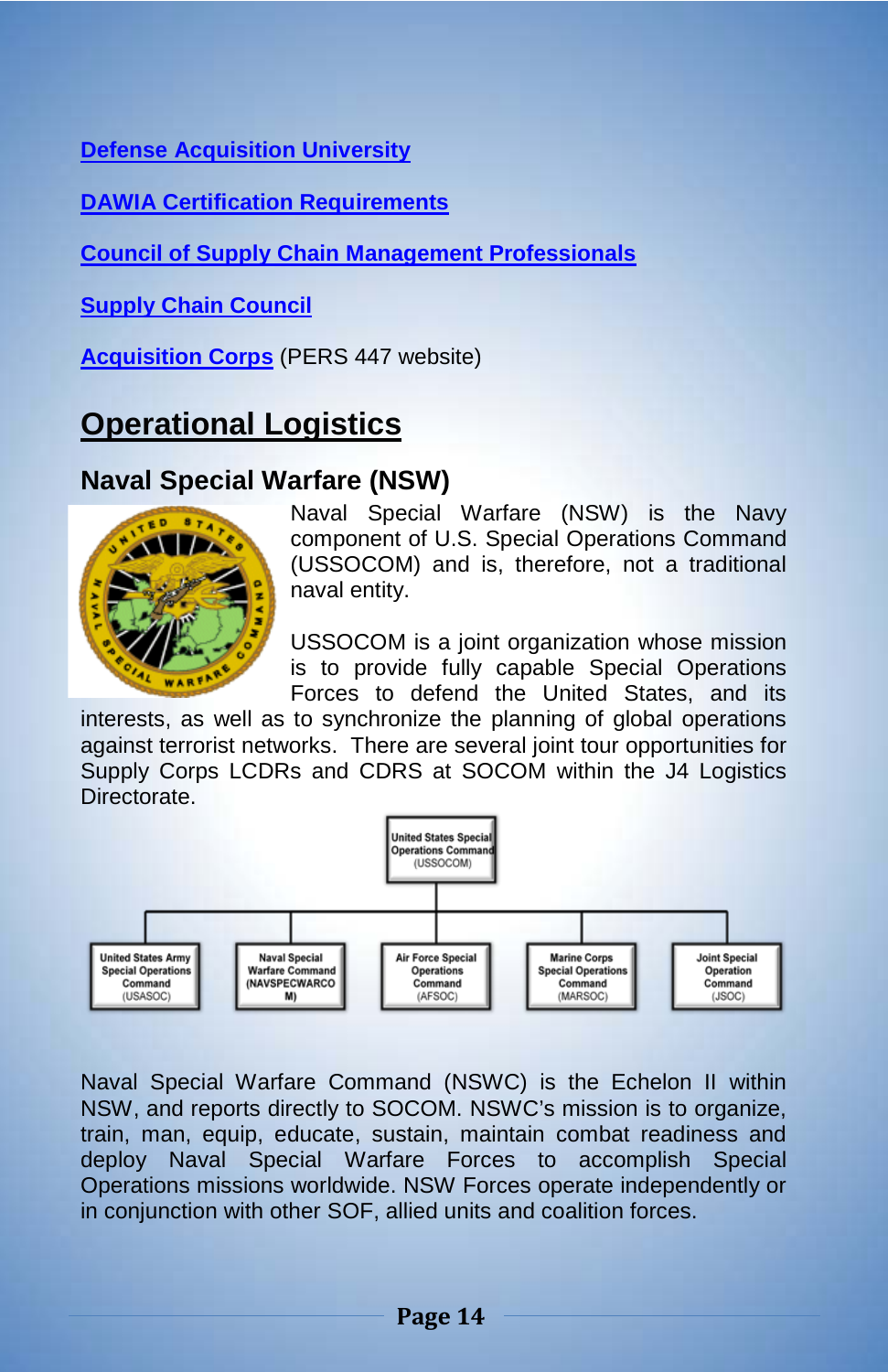The NSWC N4 is a Supply Corps Captain who serves as the Assistant Chief of Staff for Logistics, Engineering, Maintenance and Combat Systems for the NSWC Commander and is the Senior NSW Logistician. The N4s mission is to provide logistics and engineering policies and plans in support of naval special warfare current combat operations and future threats. In addition to the Captain billet on the NSWC staff, there are four other Supply Corps Officer billets under the N41 – Logistics Plans and Operations.

The four Naval Special Warfare Groups (NSWG) are the major commands that man, train, equip and deploy components of SEAL Teams, Special Boat Teams and SEAL Delivery Vehicle Teams to become part of Naval Special Warfare Squadrons (NSWRONS) to meet the exercise, contingency and wartime requirements of geographic combatant commanders, Theater Special Operations Commands, and numbered fleets located around the world.

There are three logistical support units (LOGSUs) under NSWG-1 (LOGSU-1), NSWG-2 (LOGSU-2) and NSWG-3 (LOGSU-3) whose mission is to plan, coordinate, integrate, synchronize and provide logistics support for its respective Naval Special Warfare Group and its subordinate units in order to directly support NSW operations and training in peace, crisis and wartime at home and forward deployed. LOGSUs execute both garrison support for SEAL Teams in CONUS and expeditionary support for deployed NSWRONs.

The deployed support is through the Combat Service Support Troop (CSST) that is manned, trained and equipped by the LOGSU. The CSST is the main logistical element from the LOGSU that attaches with a SEAL Team during its inter-deployment training cycle and subsequent deployment. The SEAL Team becomes a NSWRON by the end of its training cycle once it's Combat Support and Combat Service Support enablers are attached and ready to deploy downrange. The NSWRON N4 is an O-3 Supply Corps Officer who is assigned to the SEAL Team by the LOGSU Commanding Officer, and is responsible for all logistical sustainment of the NSWRON while deployed. There are eight LT operational billets divided between LOGSU-1 and LOGSU-2.

Deployed logistical sustainment is delivered from both SOF and conventional forces in theater, and is typically executed in a joint environment. In 2011, NSW began staffing officers graduating from the BQC. These officers will serve as the N4A, during a deployment.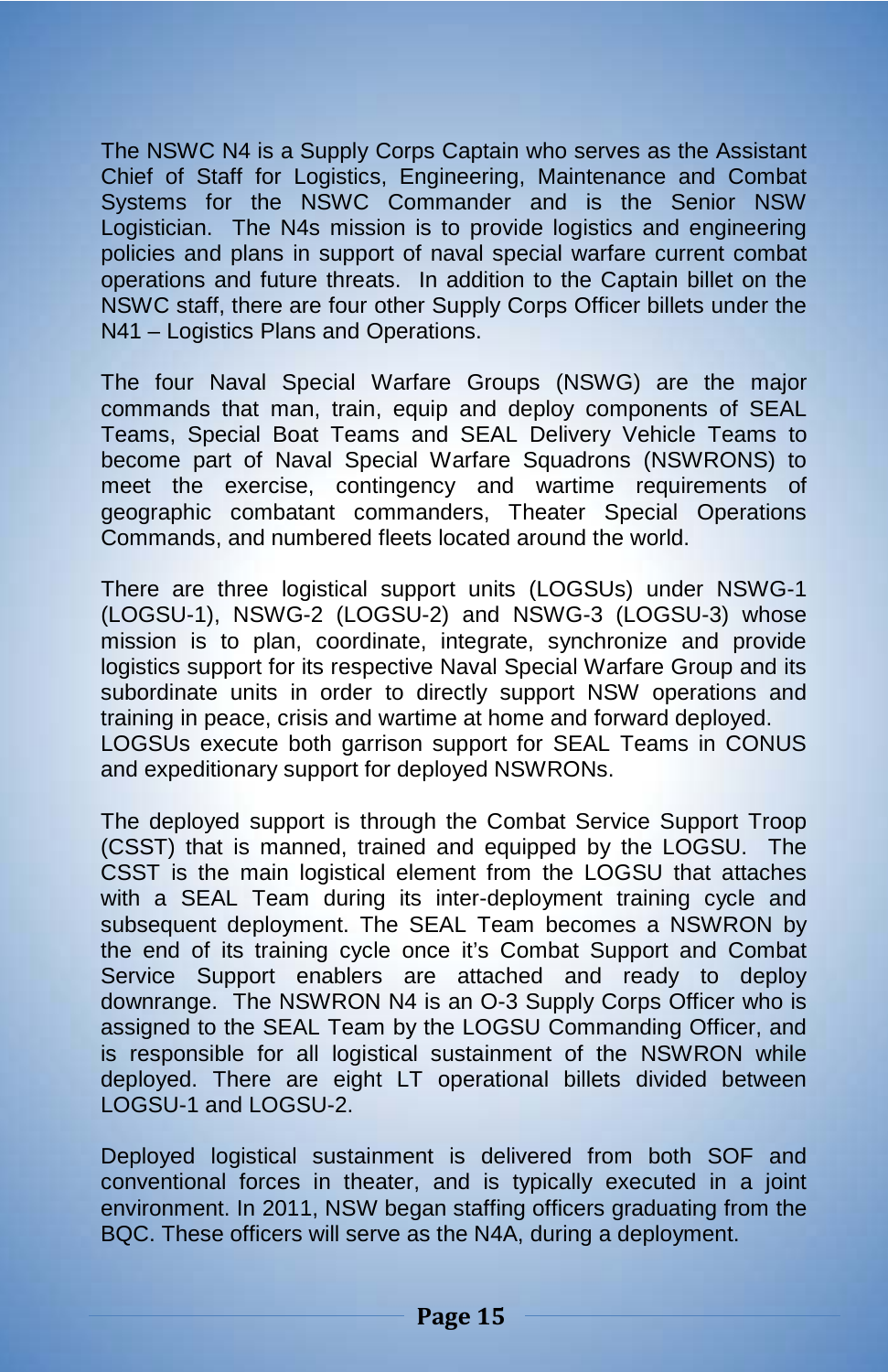There are four other operational LT tours within NSW that are each assigned to one of the four Naval Special Warfare Units (NSWU) strategically located around the world. NSWU-1 is in Guam, NSWU-3 is in Bahrain and both NSWU-2 and NSWU-10 are in Germany. The NSWUs' mission is to plan and execute operations and exercises, in addition to advising the Theater Special Operations Commands and Fleet Staffs.

The overall presence of the Supply Corps within NSW has grown exponentially over the years. As little as 10 years ago, there were only a handful of Supply Corps officers in NSW. With the addition of Ensigns to NSW, we will be around 66 strong. Expeditionary Logistics is gaining the notoriety it deserves within the Supply Corps, and NSW is an excellent community to serve which offers upward career mobility.

### <span id="page-17-0"></span>**OPLOG-Naval Special Warfare Internships**

Also within NSW are OPLOG intern billets assigned to the LOGSUs. The billets are divided between LOGSU-1 and LOGSU-2. The interns have a robust curriculum, which includes completing **DAWIA Level I Contracting** certification, numerous U.S. Army and U.S. Marine Corps logistics courses, as well as attending Basic Parachute School at Fort Benning, GA to qualify **Basic Parachutist**.

#### **Other links of interest include:**

**[United States Special Operations Command \(USSOCOM\)](http://www.socom.mil/socomhome/pages/default.aspx)**

<span id="page-17-1"></span>**[Naval Special Warfare Command \(NSWC\)](http://www.navsoc.navy.mil/)**

#### **Naval Expeditionary**

A scalable force spanning the full range of military operations from Theater Security to Major Combat, Navy Expeditionary

Combat Command (NECC) forces are made up of Sailors who are agile, rapidly deployable, selfsustainable and adaptive to mission requirements. These forces are well suited for conducting hybrid warfare and are an essential part of the Navy team to deliver core capability through ships, submarines, aircraft or our expeditionary forces.

Working in the seams between the maritime and land component commanders, these forces stand ready.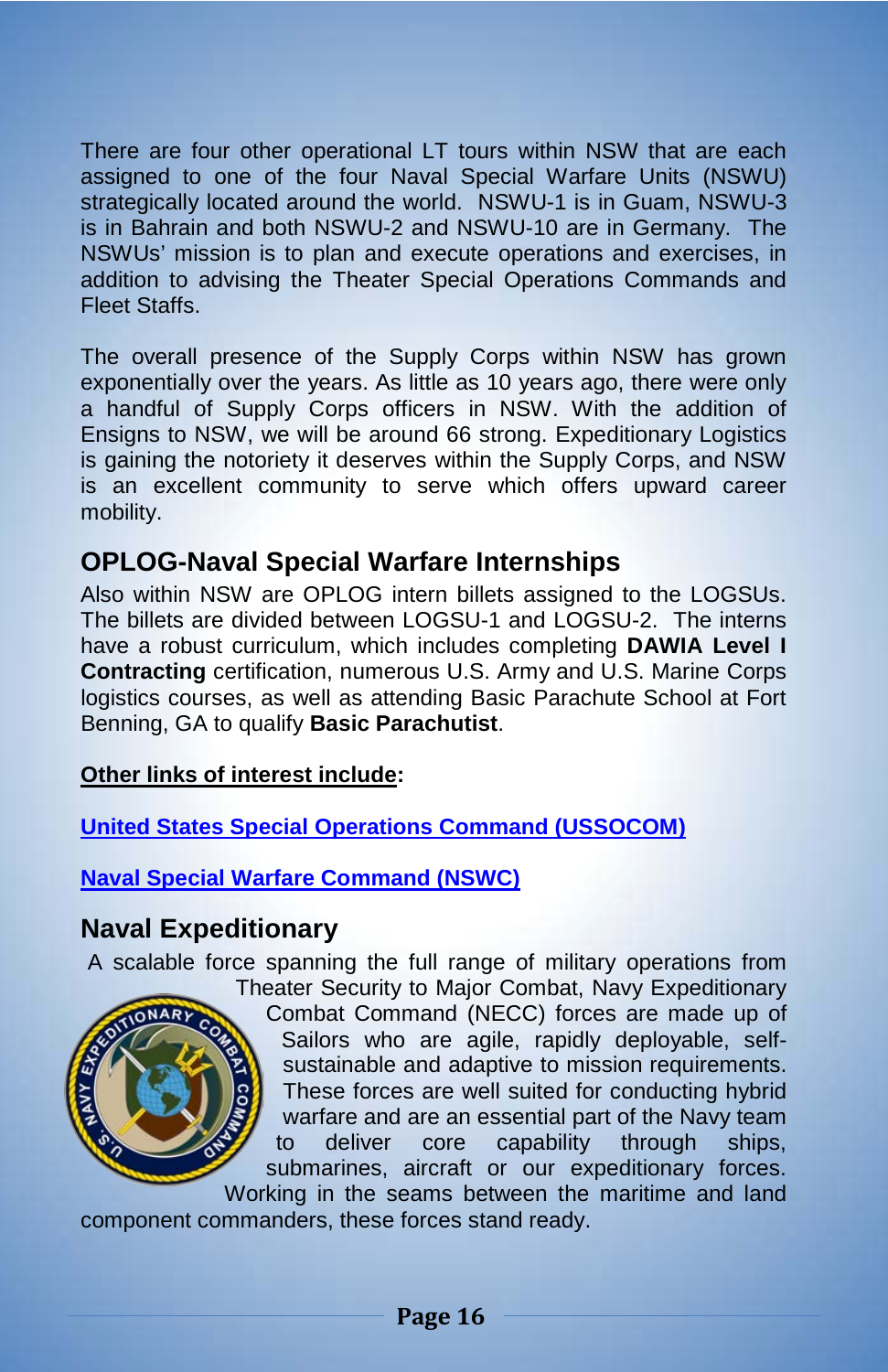NECC is a core expeditionary force providing effective waterborne and ashore anti-terrorism, force protection, theater security cooperation and engagement, and humanitarian assistance/ disaster relief contingencies. However, when called upon, they also become primary enablers for Combat Commanders to engage in a crisis or war effort. Expeditionary logistics is vital to the success of NECC forces. Expeditionary logistics is the science of planning and carrying out the movement and maintenance of an armed force organized to accomplish a specific objective anywhere in the world. In its most comprehensive sense, those aspects of military operations that deal with design and development, acquisition, storage, movement, distribution, maintenance, evacuation, and disposition of materiel; movement, evacuation, and hospitalization of personnel; acquisition or construction, maintenance, operation, and disposition of facilities; and acquisition or furnishing of services.

Navy expeditionary Supply Corps officers provide combat support and combat service support missions to NECC forces across the spectrum of joint, combined and multinational operations in the near-coast, inshore and riparian environments to include irregular warfare and other shaping missions that secure strategic access and global freedom of action. It is not uncommon for expeditionary Supply Officers to operate in austere environments with limited infrastructure, and within complex logistics supply chains with a high degree of uncertainty/variability in demand and lead times.

There are over 320 officers in 3100, 3105 and 3107 Supply Corps billets in the Navy dedicated to providing logistics support to NECC forces deployed or in garrison. Thirteen percent of these billets ranging from Ensign to Commander are operational and assigned to Naval Construction Force, Riverine Force, Maritime Expeditionary Security Force, Explosive Ordinance Disposal Force and Navy Expeditionary Logistics Support Group.

Supply Officers assigned to a Naval Mobile Construction Battalion (NMCB) unit can earn the **[Seabee Combat Warfare Specialist](http://cryptome.sabotage.org/dodi/opnav-1410-1d.pdf)  [qualification](http://cryptome.sabotage.org/dodi/opnav-1410-1d.pdf)** (**960** AQD) while supporting expeditionary forces. AQD's **918** or **919** may be awarded for Global War on Terrorism Support Assignments (GSA) and Individual Augmentations (IA). The **928** or **929** AQD can be awarded for the completion of one or more of these "nontraditional" operational tours.

[Click here](http://www.necc.navy.mil/,) to learn more about Navy Expeditionary Forces.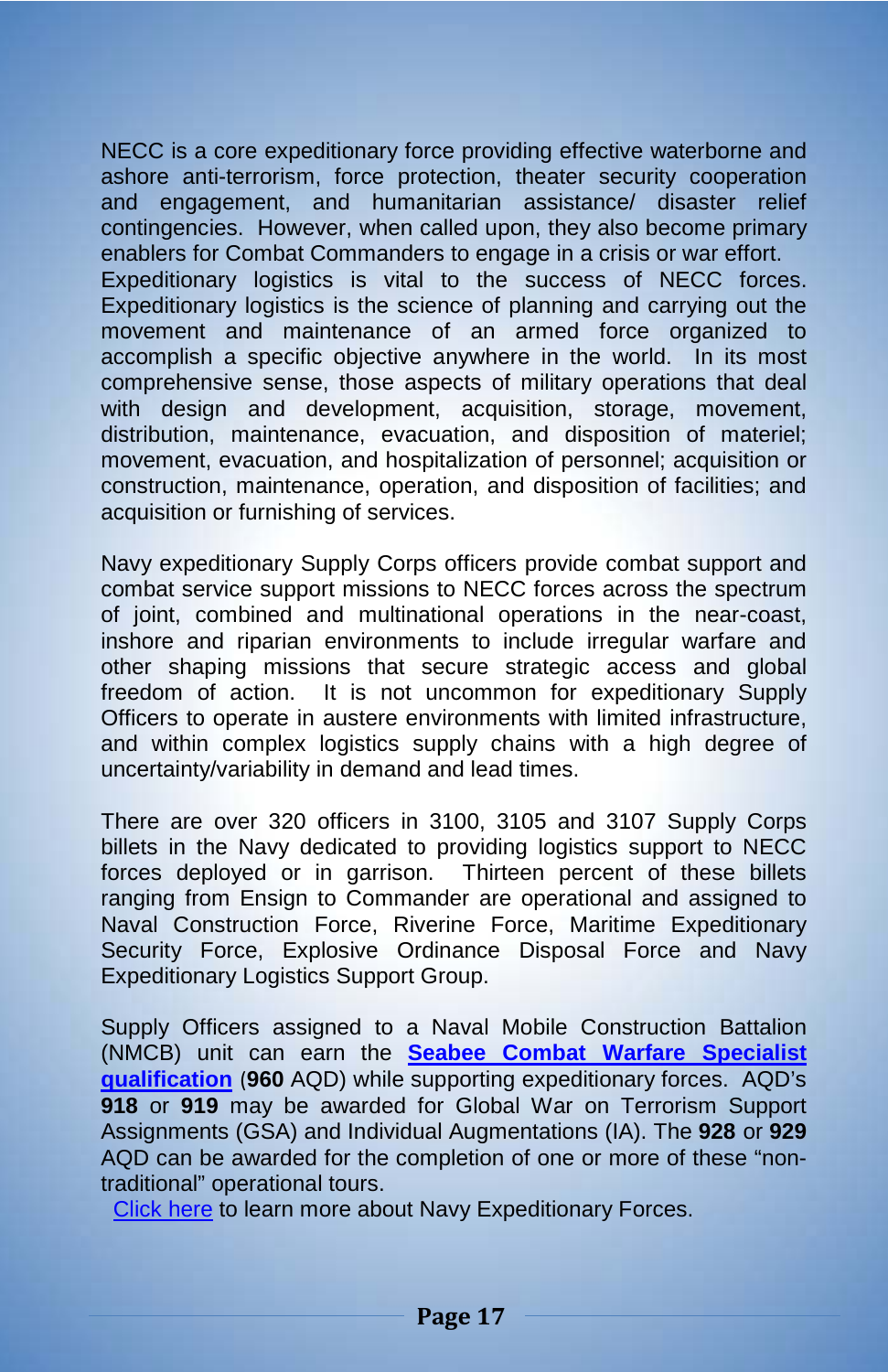Additionally, 26 training expeditionary logistics (XLOG) topics consisting of 37 hours of computer based training is available on Navy Knowledge Online (NKO) and is mandatory for all Supply Corps officers assigned to NECC and its subordinate commands.

### <span id="page-19-0"></span>**Operational Logistics (OPLOG) - Planner**

The discipline of naval logistics planning is evolving to better meet the needs of the future force. By combining various types of duties and skills, officers are prepared for assignments of greater responsibility. Diversity in geographic location, warfare and functional expertise provides officers with the skills to fulfill roles that benefit the Navy and their careers.

Supply Corps officers should design career paths that build professional skills and functional expertise to develop them for senior logistics management responsibility. For the Supply Corps officer, training to become a planner is an opportunity to lay the groundwork for a growing cadre of planners that will engage in war planning, disaster response planning, and other contingency-type operations.

Planners serve on Combatant Commander (CCDR) staffs; Joint Task Force (JTF) staffs; Maritime Operations Centers (MOC) staffs; and can also serve on Logistics Task Force Staffs such as CTF43, CTF53, CTF63 and CTF73. Logistics Planner's build executable plans, including: Operation Plans (OPLAN); Concept Plans (CONPLAN); Operation Orders (OPORD) Annex D's; Concepts of Logistics Support; Logistics Sustainability Analyses (LSAs); real-world logistics support for Field Training Exercise's (FTX).

The NAVSUP Fleet Logistics Planners are positioned within each numbered fleet N4 to provide logistics planning expertise while aligning NAVSUP Enterprise capabilities to fleet requirements. The planner skill-set is not unique to the Supply Corps and formal education and experience is tracked with an AQD.

In order to earn the **JP1** AQD, planners must attend Maritime Advanced Warfighting School (MAWS) or any other service planner schools – the US Army's Advanced Military Studies Program (AMSP); the USMC's School of Advanced Warfighting (SAW); the US Air Force's School of Advanced Air & Space Studies (SAASS); or the Joint Advanced Warfighting School (JAWS). Upon completion of a planner tour with an already earned **JP1** AQD, they receive the **JP3** AQD. Otherwise, a **JP2** AQD is awarded for the experience as a planner.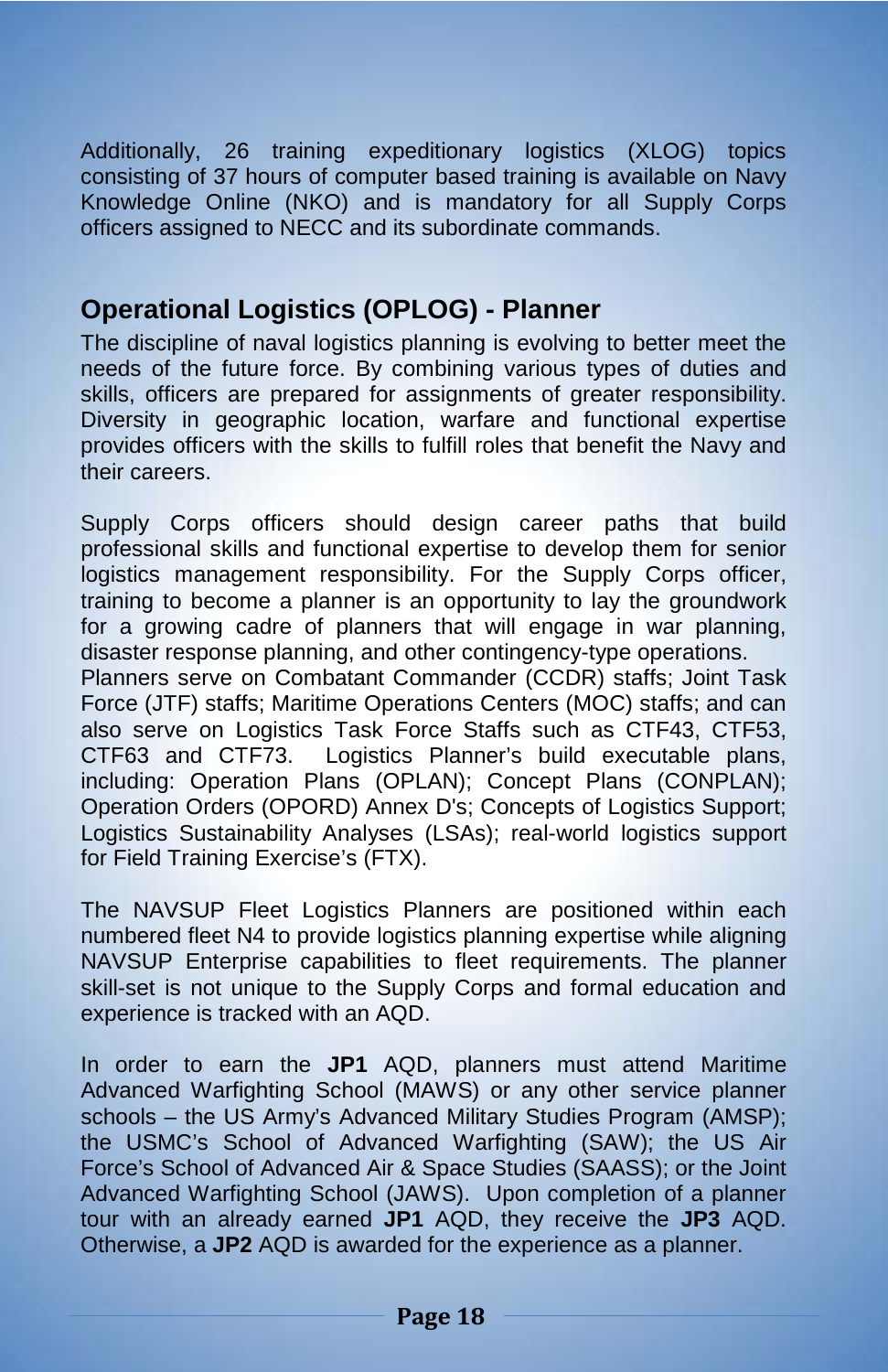### <span id="page-20-0"></span>**OPLOG-PLN Planner Internships**

The NAVSUP Operational Logistics Planner Internship Program is designed to develop and sustain planners within the Supply Corps community to support Navy and Joint commanders. Interns take 480 hours of formal classroom training, conduct site visits at Geographic Combatant Commanders, and participate in exercise planning at the NAVSUP Logistics Operations Center (formerly NOLSC) in support of the Commander, Naval Installations Command (CNIC) All Hazards Plan (AHP) exercise events in addition to supporting global fleet requirements.

Key benefits of this effort are multiple. A planning internship yields further exposure to diverse planning capabilities. While the primary responsibility for many interns is planning and writing logistics support plans; some interns also provide direct support during fleet exercises for expeditionary missions and real world fleet or joint operations that traditional Supply Officer's do not perform at the tactical level.

Operational Logistics Planner interns are board-selected individuals. Each selected intern will have the chance to earn the Operational Planner **JP2** AQD upon completion of the internship, which provides interns multiple opportunities to plan at the Operational Level of War and at the Joint/Combatant Commander level.

Increasing the number of qualified Supply Corps Planners helps build the operational level experience required now and in the future within the Supply Corps community, operational staffs, the Navy, and the Department of Defense. The benefit fleet planner interns provide is two-fold-- the resulting standardization of core logistics planner training and the experience of sharing best practices among the fleets.

For more info visit the Supply Corps officers Library on **[NKO](https://wwwa.nko.navy.mil/portal/supplycorpsofficers/home)**.

The NAVSUP Logistics Operation Center in Norfolk is the Center of Excellence for Planning within the Supply Corps community. Please visit this link to learn more about NAVSUP Fleet Planners and Operational Logistics Planner Interns**: [NAVSUP Fleet Planners.](https://www.navsup.navy.mil/mynavsup/GLSE_7-7-10.pdf)**

[Click here](https://www.navsup.navy.mil/scnewsletter/resources/novdec10.pdf) to read a 2010 article in the NAVSUP Newsletter on NOLSC (now NAVSUP LOC) Planner Initiative (Pg 14).

Point of contacts for both NAVSUP Fleet Planners and Operational Logistics Planner Interns can be found by contacting the NAVSUP - LOC: **[loc.nolsc.fct@navy.mil](mailto:loc.nolsc.fct@navy.mil)** / 757-443-5250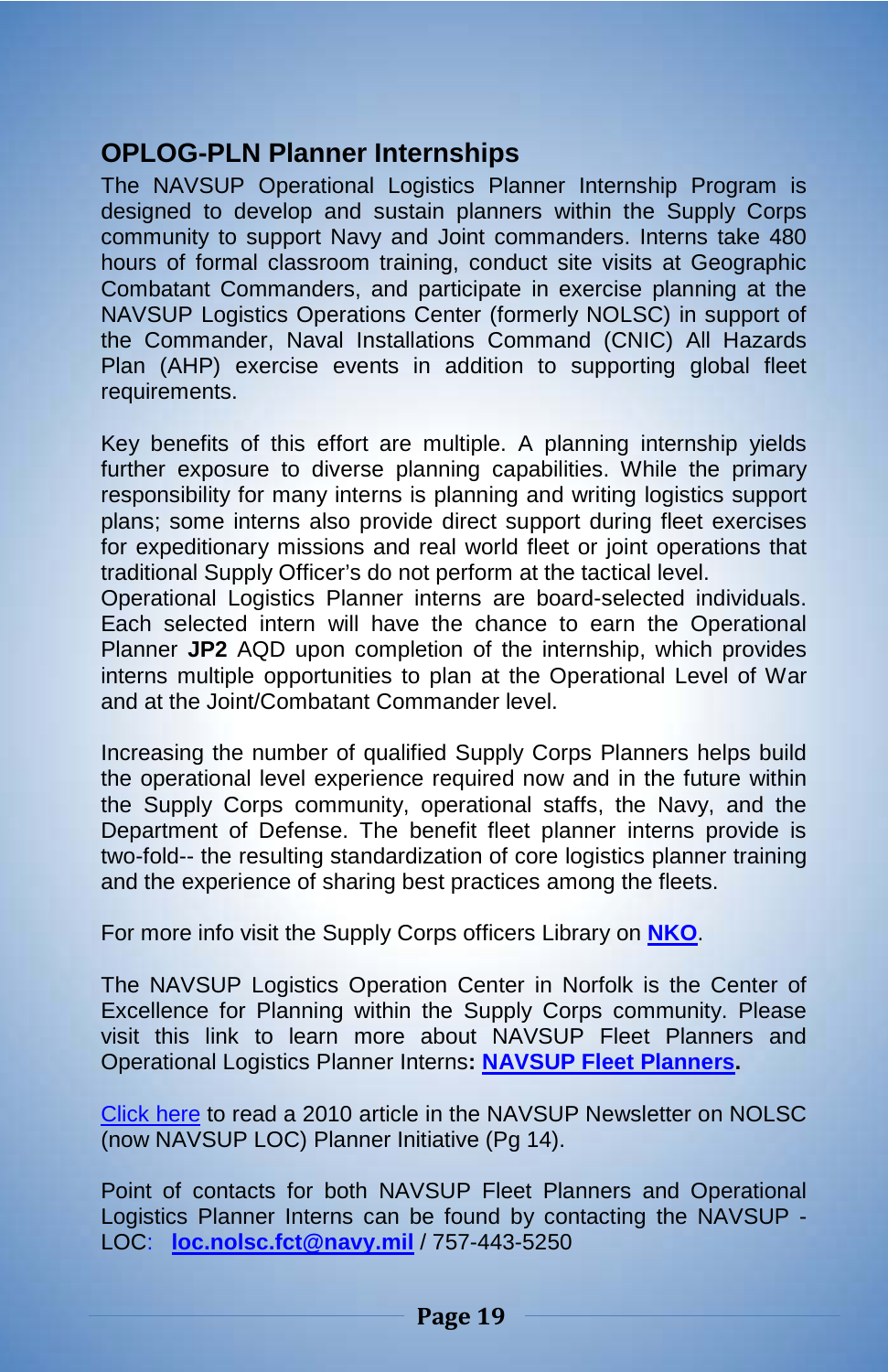#### <span id="page-21-0"></span>**Petroleum Management - Fuels**

Located at the Defense Logistics Agency McNamara Headquarters Complex at Ft. Belvoir, VA, NAVSUP Energy traces its history back to August 1952 with the establishment of the U.S. Navy Fuel Supply Office. The U.S. Navy Fuel Supply Office was created to be the Navy's Service Control Point for petroleum, oils, and lubricants in order to provide service-specific requirements to the Armed Services Petroleum Purchasing Agency, which is today's Defense Logistics Agency-Energy (DLA-Energy).

Prior to October 2010, NAVSUP Energy was part of the Naval Operational Logistics Support Center (now NAVSUP Logistics Operations Center) in Norfolk, VA, performing the similar role as it had in its earlier days…as the Naval advocate to DLA Energy for both the Navy and Marine Corps fuel activities. In October 2010, NAVSUP Energy migrated under the Commander, Fleet and Industrial Supply Centers (now Commander, NAVSUP Global Logistics Support-NAVSUP GLS) headquartered in San Diego, CA and formalized its role as the petroleum product and service champion for NAVSUP GLS as Code 70. With the transfer of all Commander, Naval Installation Command's (CNIC) air station fueling operations under NAVSUP also in October 2010, the alignment of all Navy Bulk Class III operations under once claimancy was complete. NAVSUP Energy's operational and fuels advocacy role expanded to all naval fuel facilities (both bulk and retail) and a Regional Fuels construct was created to bring this last class of supply under the operational and managerial control role of the regional Fleet Logistics Centers.

The Navy Fuels Officer's skill set and expertise extends beyond the aviation fuel truck and varies from the management and operations of Deep Water Fuel Terminals and air station flightline fueling operations to fuels planning on a Fleet or COCOM staff. The joint warfighter is your ultimate customer, and your fuel operation has direct contribution to the successful completion of any mission.

As a "Fuelie" not only will you join an exclusive community of officers within the Supply Corps, you will also join a community of highlytrained and regarded government and oil industry civilians who are fuels experts within their respective fields. Together, you form a community which dedicates itself to providing the highest quality petroleum products to naval, joint, and multinational forces on a daily basis. At the end of the day, job satisfaction and job fulfillment will not be idealistic or foreign ideas to you. They will be realities.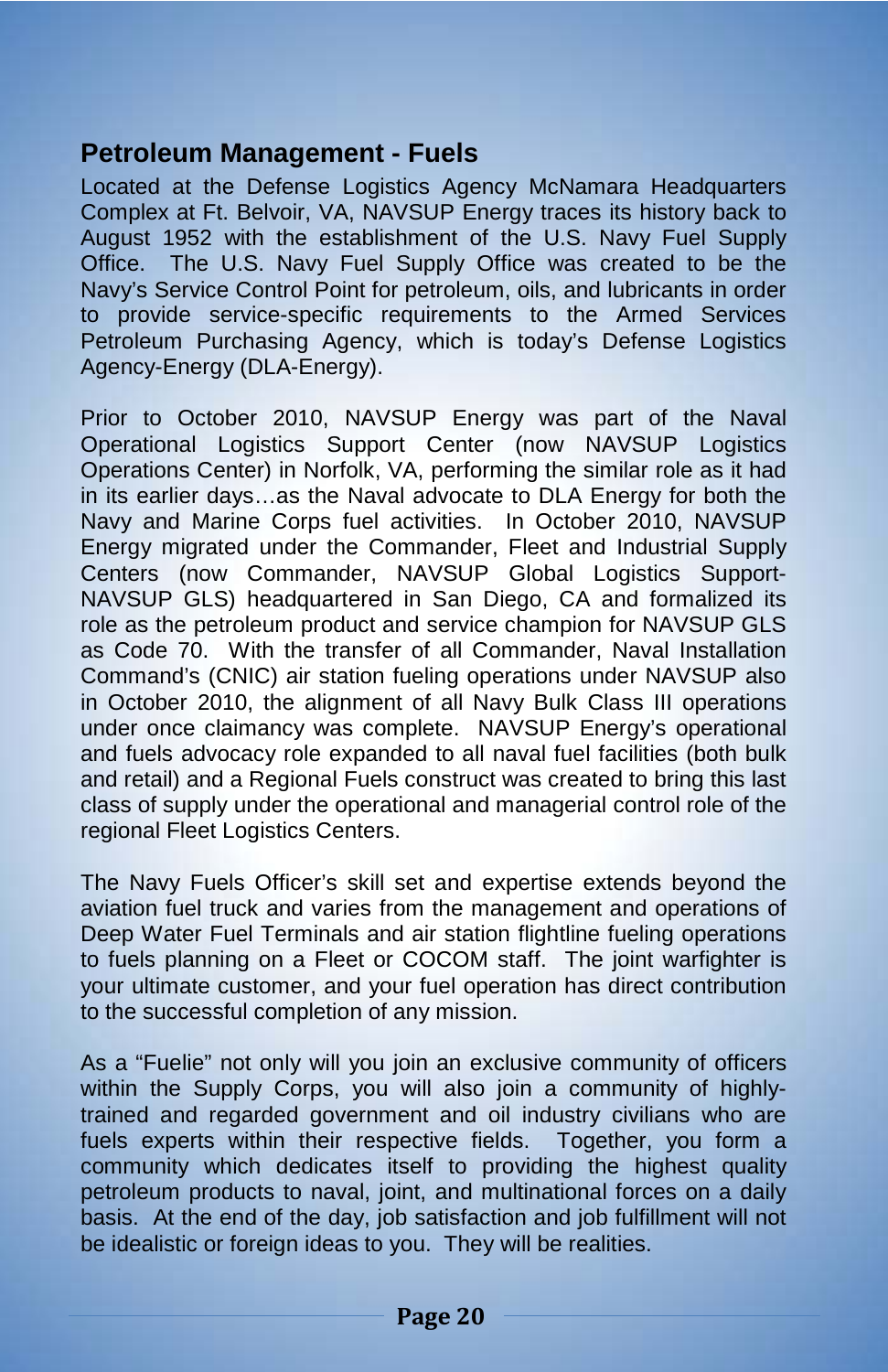There are two paths to gaining the training and experience required to be qualified as Navy Fuels Logisticians: the fuels internship through the Supply Corps Internship Program and the 811 Postgraduate Education Program at the University of Kansas. Each of these avenues offers you very exceptional and exciting experiences and allows for the requisite skill set to manage this very unique commodity.

As a fuels intern, you will work alongside some of the best in the oil industry and learn the full spectrum of fuels operations. Some examples of things to which you will gain exposure are fuel sampling and testing; pipeline and fuel tank repair planning-also known as Sustainment, Restoration, and Modernization (SRM); MILCON project programming and execution; Continuous Process Improvement (CPI) initiatives for streamlining operations; planning fuel requirements; Compliance Inspections; Contract Management; and much more. There is also the opportunity for you to travel to other locations within CONUS or OCONUS to view operations on site at a Defense Fuels Support Point (DFSP) or air station. Currently, there are eight billets available for a fuels intern. Six of the billets are collocated with the DFSPs at one of NAVSUP's seven FISCs. The other two are with NAVSUP Energy.

Once you have successfully completed all the requirements of the fuels internship, you will have completed **DAWIA Life Cycle Logistics Level I and Level II**, earning you an additional AQD for Acquisition Logistics Non-critical (**ALN**), and you will be assigned a subspecialty code in Operational Logistics, **3212S**, and in Petroleum Management, **1307S**. You will also be well positioned for entry into the **[Acquisition](http://www.public.navy.mil/bupers-npc/officer/Detailing/acquisition/Pages/default2.aspx)  [Corps](http://www.public.navy.mil/bupers-npc/officer/Detailing/acquisition/Pages/default2.aspx)**.

Billets that an intern can be considered for or expected to fill immediately coming out of the internship include five overseas billets coded with **1307S** subspecialty code. You'll be primarily considered for one of these billets based on their availability at the time of your rotation. The current locations include NAS Rota, Spain, NAS Sigonella, Italy, NSA Souda Bay, Greece, NSF Diego Garcia, and COMLOGWESTPAC, Singapore. In addition to these locations, there are other possibilities to fill a role as a planner or fuels officer at one of the six Fleet commands.

As an 811 Postgraduate Program selectee, you will attend the University of Kansas for two years, and you will earn a Master of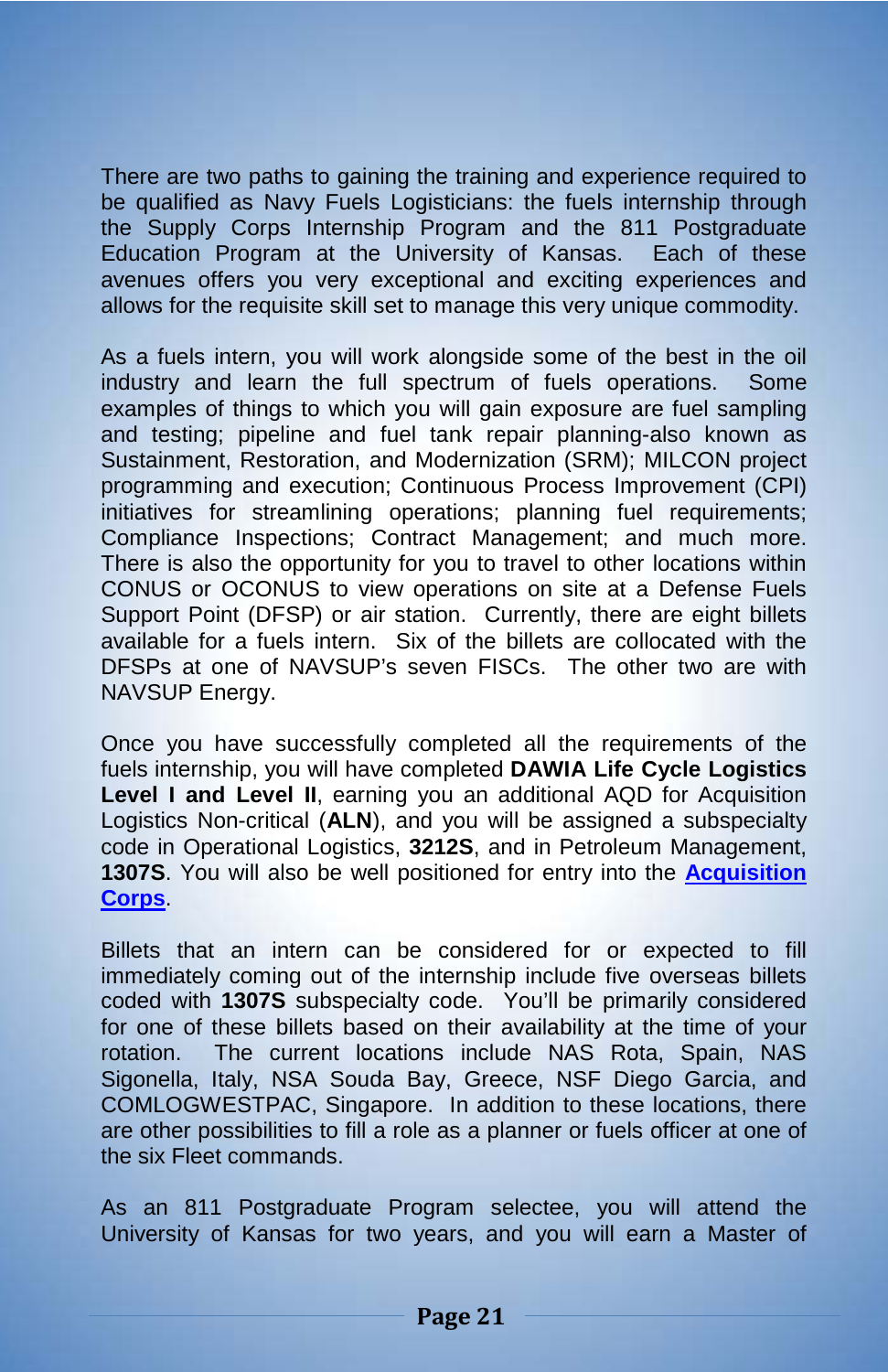Business Administration degree with a concentration in Petroleum Management and be assigned the post-graduate subspecialty code for Petroleum Management, **1307P**. Like the fuels interns, you'll work alongside some of the best in the oil industry and oversee a majority of the spectrum that is fuels operations. Coming out of the 811 program, you will be detailed as the Fuels Director at one of the DFSP's collocated with one of NAVSUP's seven Fleet Logistics Centers in Norfolk, Jacksonville, San Diego, Puget Sound, Pearl Harbor, Yokosuka, or Sigonella or be assigned as a fuel planner on a major Fleet staff or COCOM.

Becoming a Navy Fuels Officer is a very challenging, yet rewarding and fulfilling experience. You will build camaraderie with other Fuelies and have the satisfaction of knowing that success in your duties directly contributes to the successful completion of any mission. Today, NAVSUP Energy continues to excel in its role as the Navy's Service Control Point providing stewardship, assistance and technical expertise to ensure bulk petroleum distribution systems, operations, and requirements and quality meet the highest standards from those we serve.

#### <span id="page-23-0"></span>**OPLOG-POL Petroleum Internships**

The OPLOG-POL billets are assigned at activities to include United States Pacific Command, Hawaii (PACOM), NAVSUP Energy, NAVSUP FLC Norfolk, NAVSUP FLC Jacksonville, NAVSUP FLC Puget Sound, NAVSUP FLC San Diego, NAVSUP FLC Yokosuka and NAVSUP FLC Pearl Harbor. During the training period, officers will obtain experience in a wide variety of petroleum management functions.

These developmental assignments provide a broad range of experience in areas such as fuel operations, quality assurance, maintenance management, fuel automation systems, and dispatching and scheduling. On-the-job development is supplemented by numerous training courses. Upon completion of training, officers will have gained a significant level of experience in petroleum management and operational logistics. Officers completing the OPLOG-POL program are assigned the **1307S** petroleum and **3212S** operational logistics subspecialties codes as well as AQDs associated with **ALN** coded billets, signifying a non-critical certification in the acquisition logistics career field.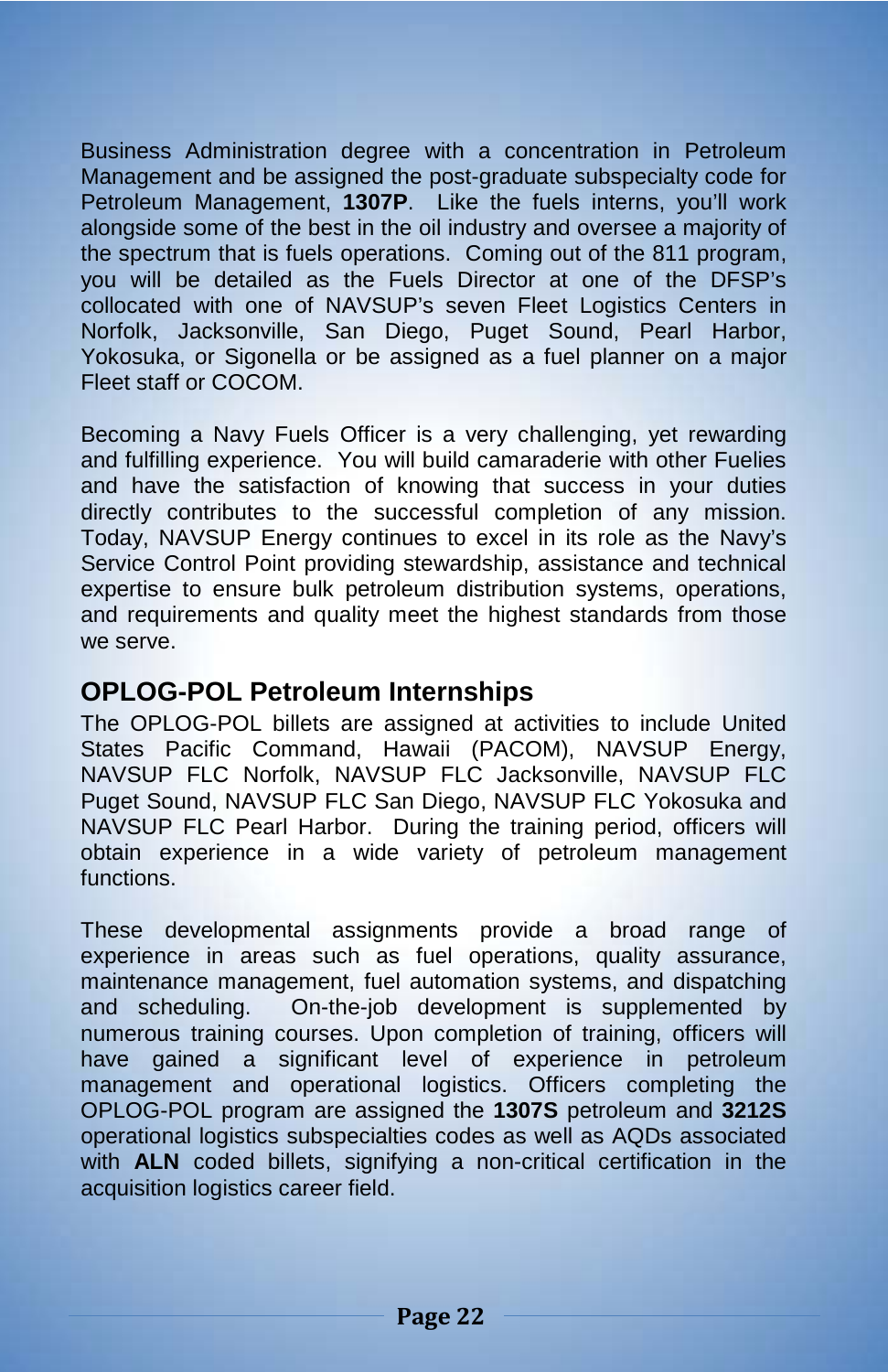## **Operations Research, Analysis, and Assessment (OR)**

The Operations Research (OR) subspecialty is a complimentary skill set to the traditional Supply Corps lines of operation, with significant opportunity to enhance the performance in any functional area. There is neither a billet nor job within the field of logistics or the Department of Defense where the tools of Operations Research do not find applicability.

So then, what is Operations Research? At the most fundamental level, an OR analyst is educated in the application of problem-solving techniques to real world problems. The outcome of his or her efforts is the development of decision support tools and procedures that help people and organizations make better choices when facing challenging problems. OR provides the tools to remove the "go with your gut" sentiment and enables leadership to have a clear understanding of the "why" one option is more beneficial than another instead of just the "what." The major disciplines within OR are all quantitatively intense: Statistics and Data Analysis, Probability and Simulation, Optimization and Warfare Analysis (Logistics.)

*One of the great things that the graduate education in O.R. taught me was how to think much more critically than I had before, and really, to frame a problem. Where that really helps me in this job is being able to 'still frame' a problem in my mind and to look at it differently than many of the people [who] bring those problems to me.*

> *-- ADM Mike Mullen, Former Chairman, Joint Chiefs of Staff Analytics, Sept 2010*

The military uses OR at the strategic, operational and tactical levels. As Admiral Mullen states above, OR improves decision making and facilitates insight into problems, whether that problem be combat fire assignments or budget programming. OR applications cover the full spectrum of military activities, from policy analysis to tactical weapon selection. The most basic OR problem is the matching of limited resources to unlimited requirements in a way that will achieve the best outcome for all parties. Some specific areas of focus include: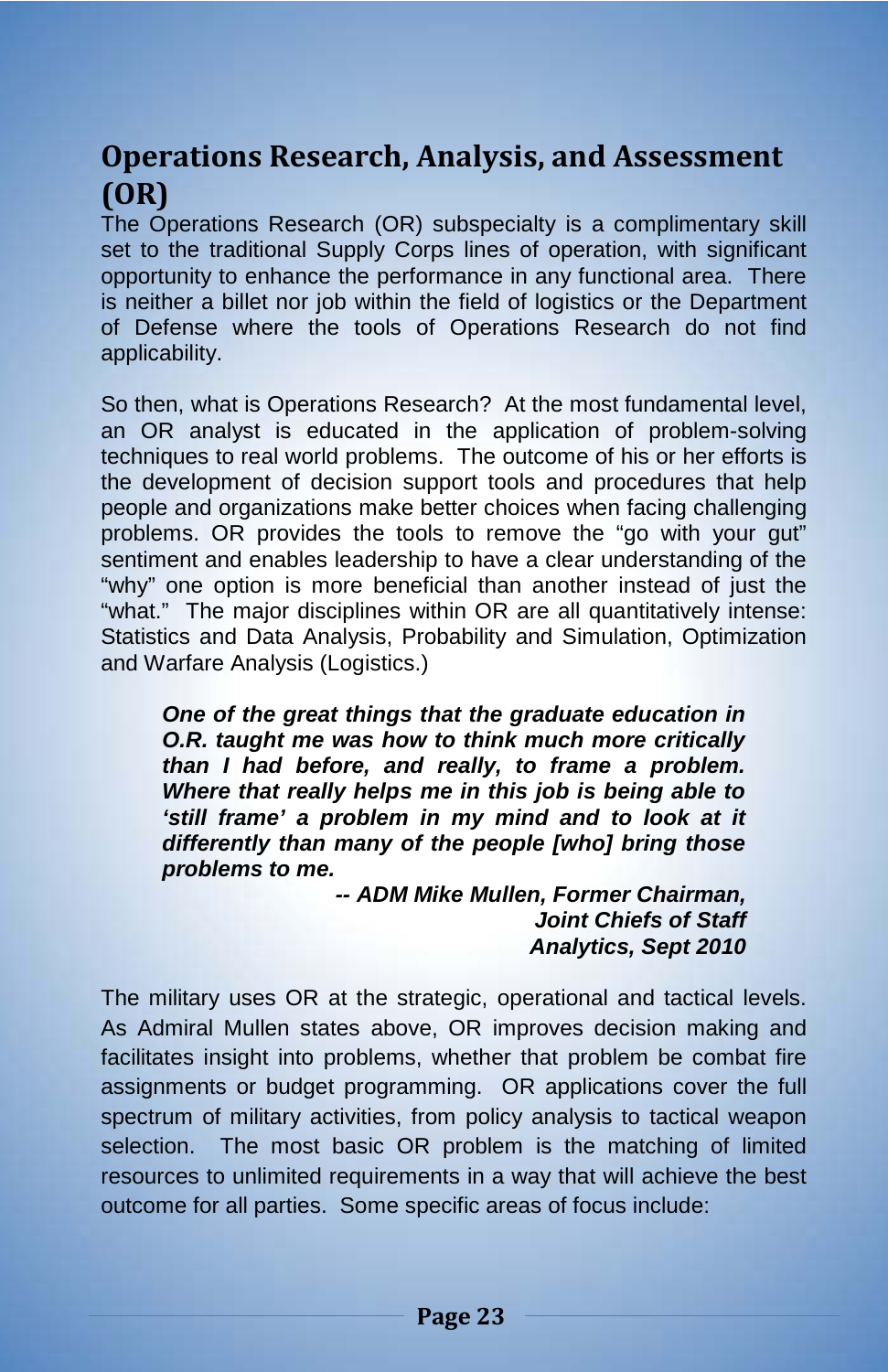**Force structure composition and modernization:** Should Navy buy new ships or increase investment to lengthen usable ship life?

**Logistics:** How much repair parts inventory is sufficient for a deploying unit? How much airlift do we buy to support an exercise?

**Human resources:** What should our recruiting goals be? How much incentive bonus is needed to influence sailors to stay Navy? How many people do we need for a 313-ship Navy?

**Flight operations scheduling:** three aircraft, fifteen missions, prioritize, execute.

**Intelligence:** What search pattern should be utilized to provide the most imagery from a UAV?

**Weapons program management:** What will this weapon cost over a 20-year life cycle? What is the operational availability? How does that impact the number of platforms we should buy?

Within the Supply Corps, OR practitioners find their skills in great demand at virtually any activity. Specific OR-coded billets exist at OPNAV (Assessments Division, Readiness Reporting, Spares Policy), NAVSUP HQ, NAVSUP Weapons Systems Support (Inventory System Modeling), and both Fleets, as well as Joint opportunities with the Joint Staff, Defense Logistics Agency, United States Transportation Command, and geographic Combatant Commands.

Supply Corps officers interested in an Operations Research subspecialty must pursue this certification through graduate education at Naval Postgraduate School, Monterey, CA. [Click here](http://www.nps.edu/Academics/Schools/GSOIS/Departments/OR/index.html) for complete details on the OR program and curriculum.

Pre-requisites for enrollment in the OR Masters program include:a baccalaureate degree with above-average grades, completion of mathematics through single variable differential and integral calculus with above-average grades is considered minimal preparation. Students without these quantitative prerequisites will be accepted in cases where their undergraduate records indicate that they are exceptional students and there are other indicators of potential. An academic profile code (APC) of 325 is required. Waivers may be requested and obtained with a one-quarter refresher.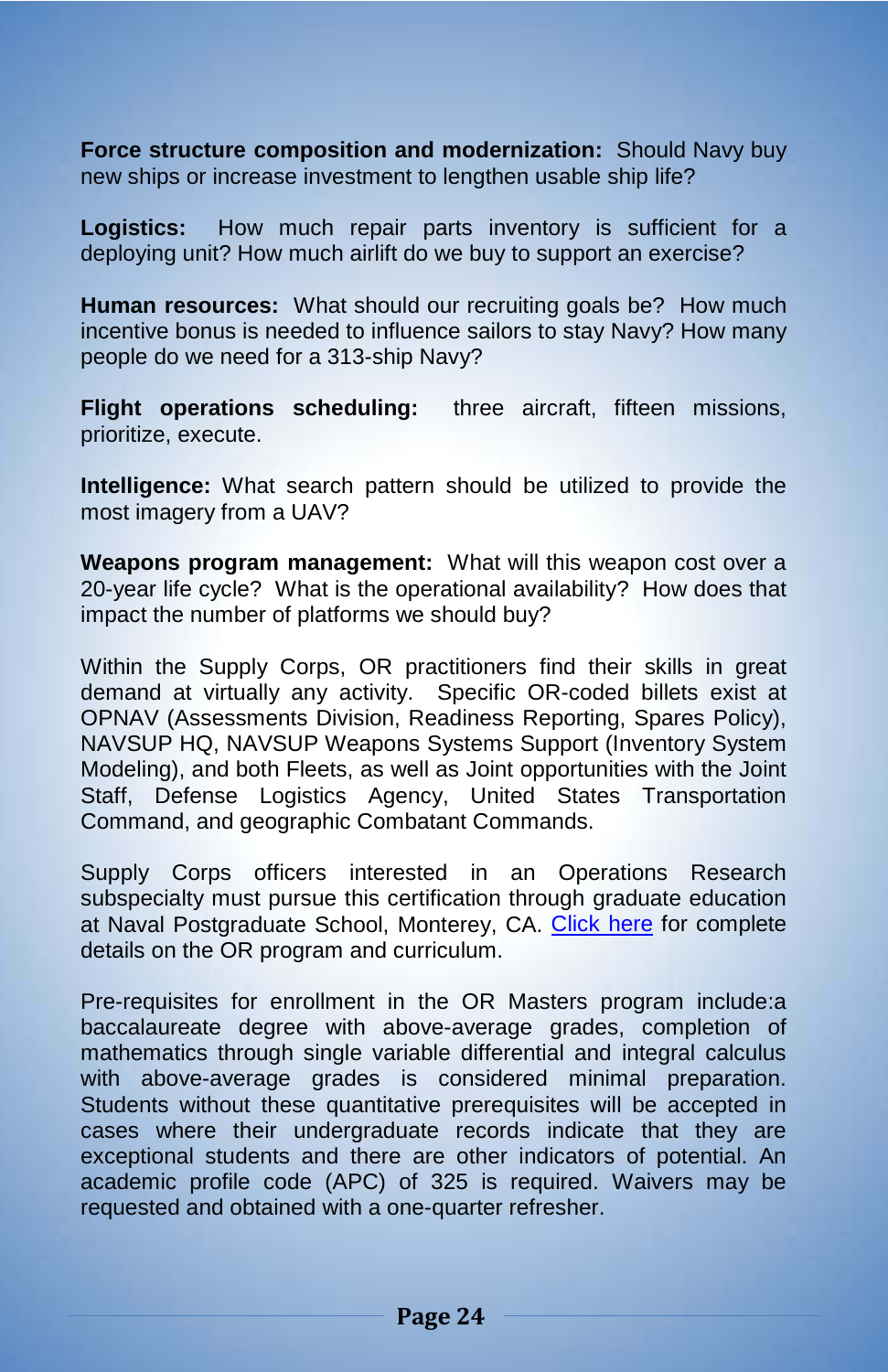The educational program is an eight-quarter course of study (including JPME) with entry dates in March and September. In general, students attend a one-quarter mathematics "refresher" prior to entering the curriculum. This course sequence begins in January or July for the March or September start dates, respectively. Requirements for the Master of Science in Operations Research degree are met en route to satisfying the Educational Skill Requirements of the curricular program as well as Service Intermediate-level PME and Phase I Joint PME credit.

The Military Operations Research Society (MORS) is a professional organization for analysts in Department of Defense and National Security-related issues. In addition to their website (**[www.mors.org](http://www.mors.org/)**), and their quarterly newsletter, *Phalanx*, the annual MORS Symposium provides a great forum for presentations of the latest analytical efforts from across the community. Outside DoD, The Institute for Operations Research and the Management Sciences (INFORMS) is the largest professional society in the world for professionals in the field of operations research, management science, and business analytics. INFORMS websites (**[www.informs.org](http://www.informs.org/)**, **[www.scienceofbetter.org](http://www.scienceofbetter.org/)**) provide a vast amount of resources for the interested quantitative analyst.

The Military Applications Society (MAS) is a technical society within the Institute for Operations Research and the Management Sciences (INFORMS). **[INFORMS](http://www.informs.org/Community/MAS)** is the civilian Operations Research professional society. Additionally, the Navy Supply Corps has a community group on *Linkedin*. The *Linkedin* community of consists of active, reserve and retired Supply Corps operations research analysts. You must be a member of *Linkedin* to post discussions, questions, and comments. This forum is an excellent source of information within the community. You can find the US Navy Supply Corps Operations Research Group on *Linkedin* by [clicking here.](http://www.linkedin.com/groups/US-Navy-Supply-Corps-Operations-1898131)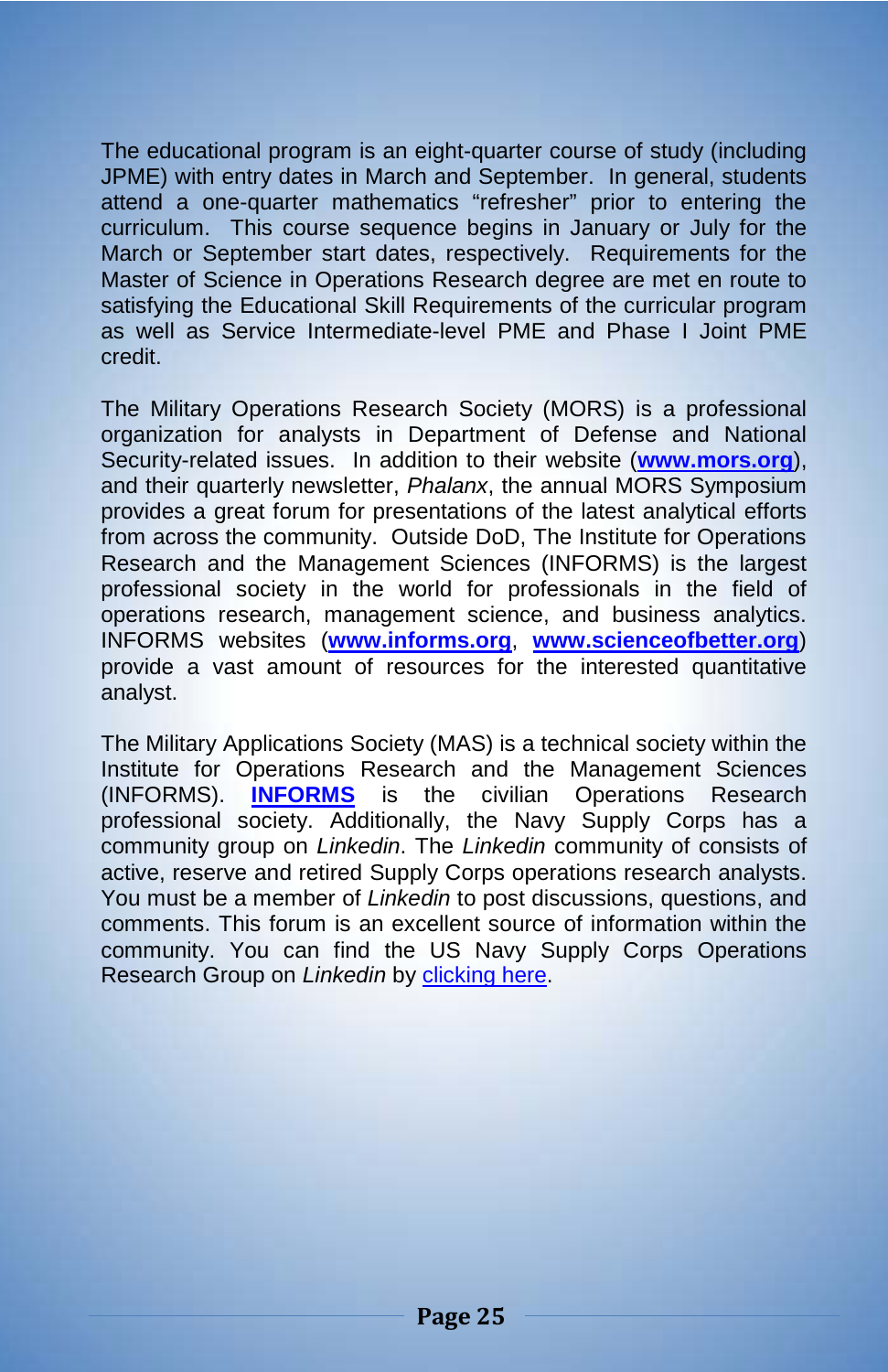## <span id="page-27-0"></span>**Joint**



The Supply Corps is dedicated to developing and detailing our most qualified officers to joint assignments and are prepared to deliver sustained logistics readiness to the Navy and the Joint Force Commander (JFC). Becoming a Level III Joint Qualified Officer (JQO) is a key milestone for Supply Corps officers. Qualification as a Level III JQO requires Supply Officers to complete **Joint Professional** 

**Military Education (JPME) Phases I and II**, and a Standard-Joint Duty assignment (S-JDA) tour or Experience-Joint Duty Assignment (E-JDA).

### **Joint Qualified Officers**

Joint Qualified Officers (JQO) were born out of the Goldwater-Nichols Act of 1986. Further direction was provided in the John Warner National Defense Authorization Act (NDAA) 2007 where it stated:

*The Secretary of Defense shall establish different levels of joint qualification, as well as the criteria for qualification at each level;*

*Each level shall, as a minimum, have both joint education criteria and joint experience criteria.*

*The purpose of establishing such qualification levels is to ensure a systematic, progressive, career-long development of officers in joint matters and to ensure that officers serving as general and flag officers (GO/FO) have the requisite experience and education to be highly proficient in joint matters.*

Based upon the preceding passage it is clear that joint qualification and experience are extremely important in the development of your career. For the Navy Supply Corps to remain relevant in the future, Supply Corps officers must have the training and experience to operate and excel within the joint environment. In building a successful career, one must consider joint qualification as an important milestone.

### **Joint Milestones Today**

The current model for joint qualification requires that officers complete JPME on two levels (Phase I and Phase II) and possess joint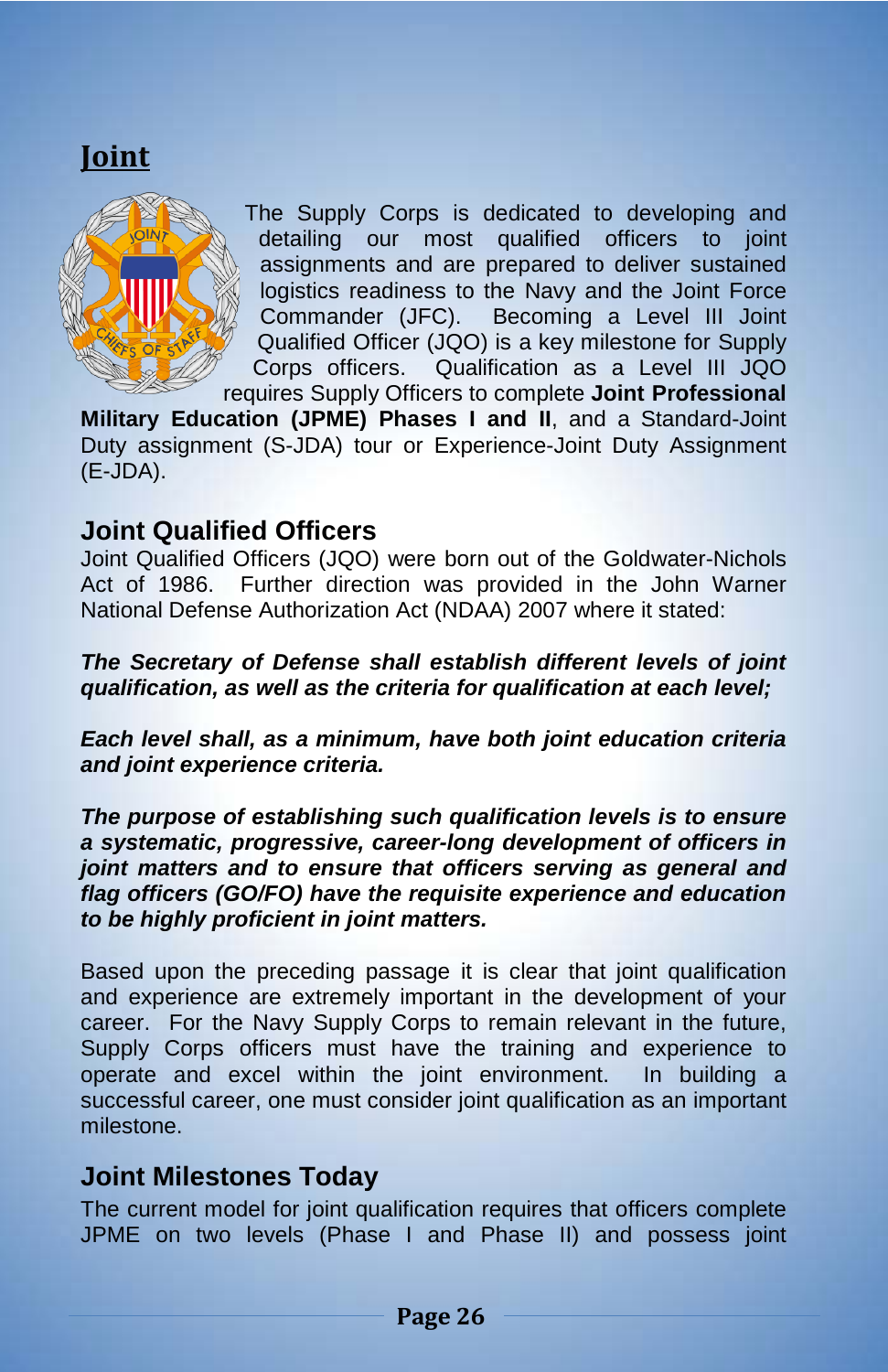experience that meets the definition of "Joint Matters." "Joint Matters" is codified in the National Defense Authorization Act for FY 2007 (NDAA FY 2007) as follows:

Matters related to the achievement of unified action by multiple military forces in operations conducted across domains such as land, sea, air, space, or in the information environment, including matters relating to:

- a) National Military Strategy
- b) Strategic planning and contingency planning
- c) Command and control of operations under unified command
- d) National security planning with departments and agencies of the United States
- e) Combined operations with military forces of allied nations.

Officer Professional Military Education Policy (OPMEP) **[CJCSI](http://www.dtic.mil/cjcs_directives/cjcs/instructions.htm)  [1800.01D](http://www.dtic.mil/cjcs_directives/cjcs/instructions.htm)** communicates the CJCS' vision for joint officer development.

### **Joint Qualification System (JQS)**

The JQS provides Active and Reserve component officers an opportunity to earn joint qualifications upon completion of the requisite joint professional military education *and* completion of a full tour of duty in a joint assignment. Joint assignment credit can be award via either the Standard Joint Duty Assignment List (S-JDAL): serving in a Joint Duty Assignment List (JDAL) position, or the Experience Joint Duty Assignment List (E-JDAL). An officer may be considered for the awarding of joint experience points for service in a non-JDAL experience position.

The JQS offers four levels of joint qualification (Level I, Level II, Level III (aka Joint Qualified Officer (JQO), and Level IV)) to recognize the career-long accumulation of joint knowledge, skills, and abilities.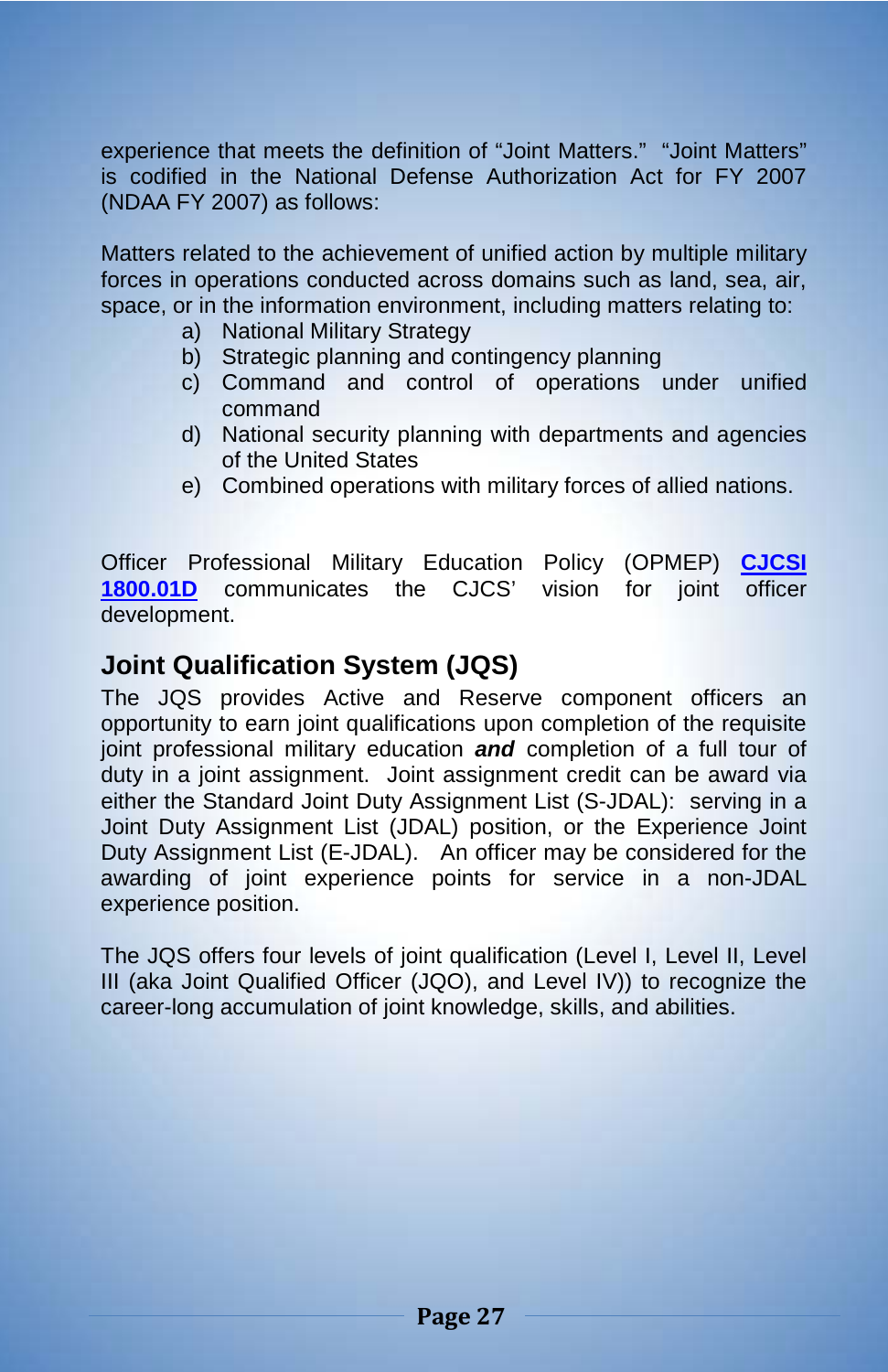| Level               | <b>Criteria</b>                                                                                                                                                                                                                                                                                                                                                                                                                                                                                                                                                                                                                                                                       |  |  |  |  |  |
|---------------------|---------------------------------------------------------------------------------------------------------------------------------------------------------------------------------------------------------------------------------------------------------------------------------------------------------------------------------------------------------------------------------------------------------------------------------------------------------------------------------------------------------------------------------------------------------------------------------------------------------------------------------------------------------------------------------------|--|--|--|--|--|
|                     | a. Awarded upon joint certification of pre-commissioning and basic officer course completion.<br>-- These courses provide learning objectives dealing with "Joint Introduction and Awareness."<br>b. Junior Officers are focused on Service competencies.<br>c. Qualification points begin to accrue following commissioning via opportune joint experiences, joint training, joint<br>exercises, and other education.                                                                                                                                                                                                                                                                |  |  |  |  |  |
| п                   | a. Awarded upon completion of JPME Phase I and accrual of 18 points and certification by the Chairman of the Joint<br>Chiefs of Staff.<br>b. A minimum of 12 points must come from "Joint Experience."<br>c. Discretionary points may be derived from joint experience, joint training, joint exercises, and other education.<br>NOTE: Officers who have Full Joint Tour Credit and have completed JPME Phase I may be nominated by their Service,<br>in accordance with procedures established by the Chairman of the Joint Chiefs of Staff, to be designated as Level II                                                                                                            |  |  |  |  |  |
| Ш                   | a. Awarded upon completion of JPME Phase II or AJPME (Reserve Component officers) and accrual of a minimum of<br>36 total points (based on Level II point requirements, normally 18 more points since Level II) or Full Joint Duty Credit,<br>and certification by the Secretary of Defense or his designee.<br>b. Recency requirement: a minimum of 12 points must come from "Joint Experience" earned in the grade of O-4 or<br>higher.<br>c. Discretionary points may be derived from joint training, joint exercises, and other education.<br>d. Formal designation: Joint Qualified Officer (JQO).<br>e. Effective 1 Oct 2008, JQO required for appointment as an O-7 (AC Only). |  |  |  |  |  |
| IV<br>GO/FO<br>Only | a. Awarded upon completion of CAPSTONE (AC only) and accrual of 24 joint experience points or full joint GO/FO<br>credit from an assignment in a GO/FO joint billet in OSD/JS/COCOM HQs/JTF HQs, Defense Agency HQs, hold<br>designation as a JQO, and certification by the Secretary of Defense or his designee.<br>b. Officers must be a GO/FO (for pay purposes) for at least one day while filling the GO/FO S-JDA or during the<br>period for which joint experience points are earned.                                                                                                                                                                                          |  |  |  |  |  |

## **Standard Joint Duty Assignment (S-JDA)**

Assignment to a position listed on the JDAL is considered to be the "standard" path to earning joint qualification. JDAL positions are detailed based on screening by the Services and the joint organizations. Generally, officers serving in a JDAL position are O-4 and above.

- JDAL billets require a three-year commitment with few exceptions. All JDAL billets (except URLs and GO/FOs) have a tour length of three years and limits the number of officers that the Supply Corps can move through these JDAL billets.
- Except for assignments terminated by joint duty tour length waivers or for one of the reasons listed in Enclosure 7 of DoDI 1300.19, Active Component and full-time Reserve Component (RC) officers in grades O-6 and below must complete at least three years and GO/FOs must complete at least two years in order to earn "full" joint duty credit.
- The tour length for RC officers who perform duty periodically in a JDAL position is set at six cumulative years for O-6 and below (initial assignment not less than three years) and four cumulative years for GO/FOs (initial assignment not less than two years). DoDI 1300.19,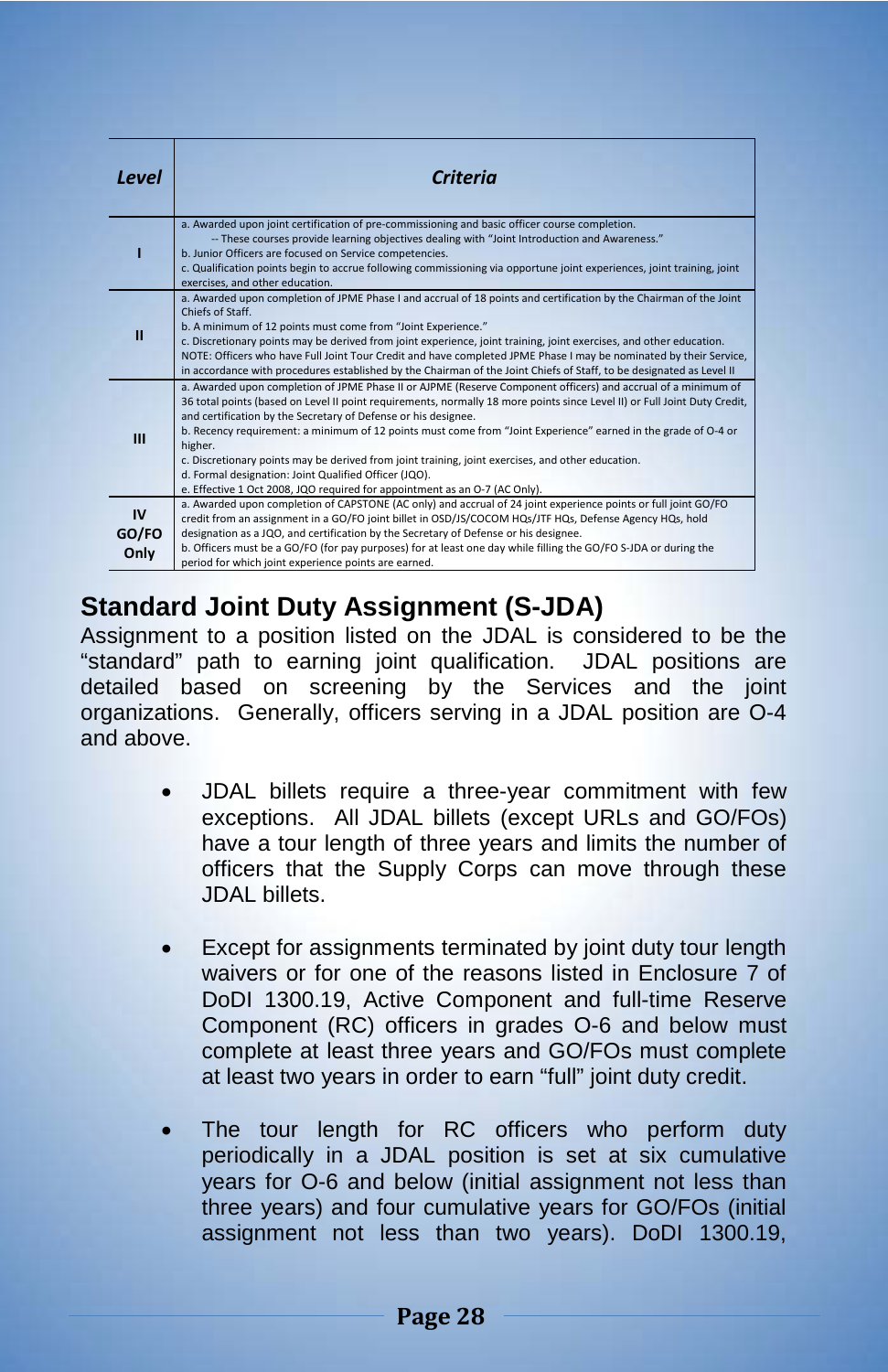Enclosure 13 details the RC joint qualification program.

A tour of duty in which an officer serves in more than one joint duty assignment without a break between such assignments shall be considered to be a single tour of duty in a joint duty assignment.

The current JDAL can be found by [clicking here.](http://www.public.navy.mil/bupers-npc/officer/Detailing/jointofficer/Pages/JDAL.aspx)

### **Experience Joint Duty Assignment (E-JDA)**

As of September 2010, Officers in the grades of O-1 through O-6 may selfnominate their experiences and request award of "joint experience points." This process can be found by [clicking here.](https://www.dmdc.osd.mil/appj/jmis/JQSindex.jsp)

The current global environment has placed Supply Corps officers in high demand. Individual Augmentee Manpower Management (IAMM) and Global War on Terrorism (GWOT) Support Assignment (GSA) programs are just two of the many requirements Supply Corps officers are summoned to support. It should be noted that "joint experience points" for these IA assignments can be credited up to a ratio of three for one. That is three months credit for one month served!

It is important to emphasize that serving in a joint command does not automatically qualify as joint duty experience. Moreover, serving in a Naval command may qualify for joint duty experience. Upon submission of the officer's E-JDA self-nomination, a JQS Experience Review Panel with representatives from all Services and Components will evaluate whether the duties assigned qualify as joint matters. If those experiences meet the definition of joint matters, a recommendation will be submitted to the Chairman, Joint Chiefs of Staff, for approval or disapproval of the individual experience. The key to a successful self-nominating process is ensuring that the position description and Fitness Reports communicate a substantive effort in joint matters.

#### **Conclusion**

The Supply Corps community values billets in joint organizations because they allow Supply Corps officers to be more relevant to logistics elements support the JFC. Such experience and opportunity will allow our best officers to compete for Flag and logistics related leadership roles across the joint environment.

Developing and assigning officers prepared to deliver logistics readiness across the joint environment depends on career milestone achievements. Relevance across the joint environment is essential to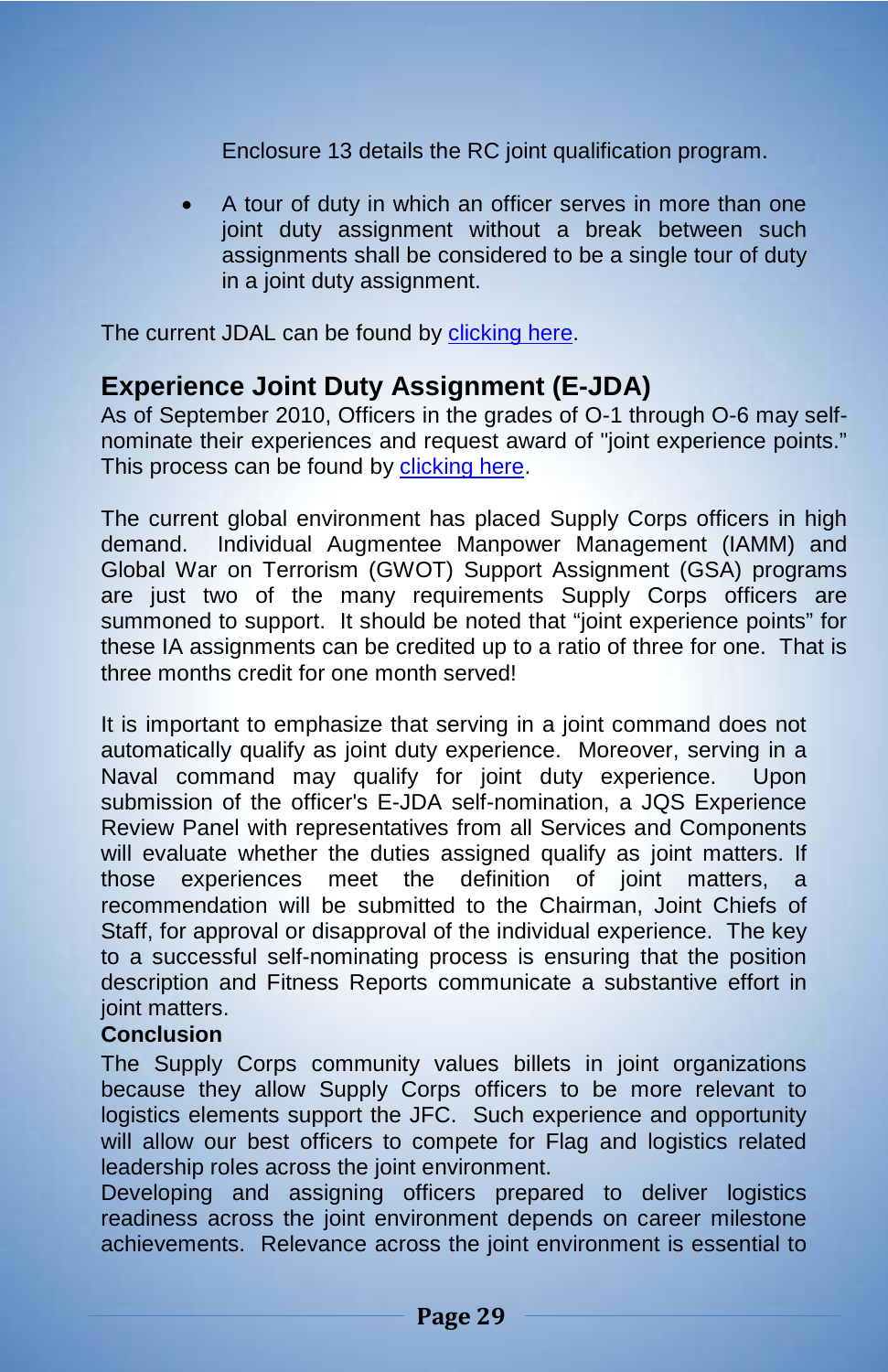the Supply Corps and the Navy and is central to the mission of the Supply Corps.

#### **References:**

**[DoDI 1300.19, DoD Joint Officer Management Program](http://www.dtic.mil/whs/directives/corres/pdf/130019p.pdf)**

**[CJCSI 1330.05, Joint Officer Management Program](http://www.dtic.mil/cjcs_directives/cdata/unlimit/1330_05.pdf)**

**[DoD Joint Officer Management Program Fact Sheet](http://prhome.defense.gov/MPP/OEPM/docs/JOM%20Fact%20Sheet%20-%20Jan%2009.pdf)**

**[NPC Joint Officer Management](http://www.public.navy.mil/bupers-npc/officer/Detailing/jointofficer/Pages/default.aspx)** (PERS 45J website)

Procedures: **Sections 152, 154, 155, 164, 619a, 661-668, 2151-2155, 3033, 5033, 5043, and 8033 of Title 10 United States Code**

### <span id="page-31-0"></span>**OPLOG-JOL Joint Operational Logistics Internships**

All Joint Operational Logistics (JOL) billets are assigned to the Joint Staff, Logistics Directorate (J4). Each JOL intern shall be given the opportunity to experience the many aspects of joint logistics and gain a broad knowledge base as well as develop strong managerial skills.

The goal of this program is to develop individuals with a broad working knowledge of joint operational logistics so they will be able to make fundamentally sound management decisions in the future. In addition to on-the-job development, the JOL internship educational program includes Naval War College correspondence program for **JPME** 

**Phase I** as well as numerous joint and operational logistics-oriented training courses. Upon completion of training, officers will have gained a significant level of experience in joint operational logistics. Officers completing the OPLOG-JOL program will earn the **3212S** operational logistics subspecialty code and **JPME Phase I** AQD of **JS7**. To be assigned to the JOL intern program, officers must possess a Top Secret security clearance.

Additional information on Joint Officer Management can be found on the Supply Corps Homepage on **[NKO](https://wwwa.nko.navy.mil/portal/supplycorpsofficers/home/jointmatters)**.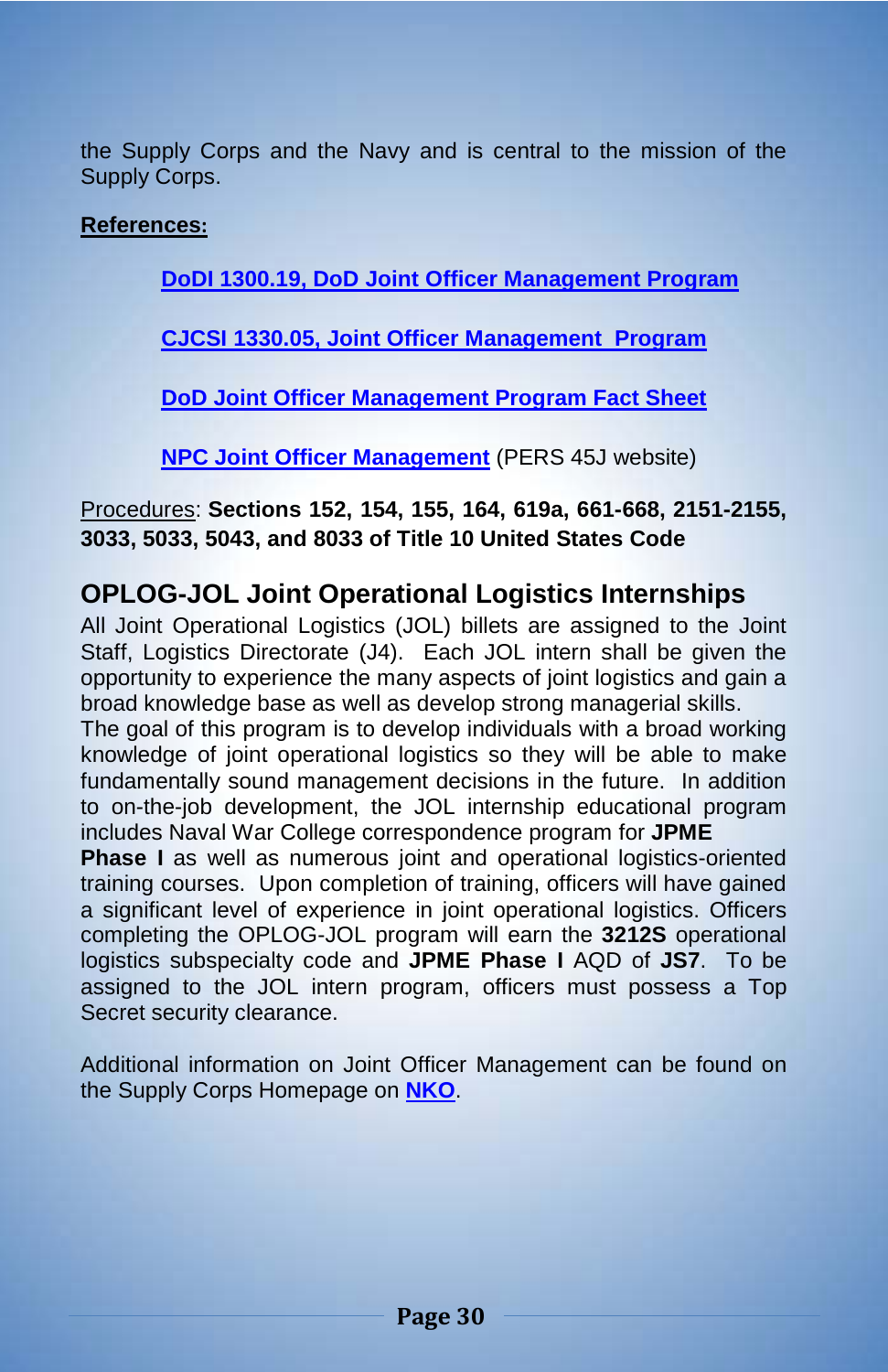## <span id="page-32-0"></span>**Notional Supply Corps Career Progression**

| <b>RANK</b> | <b>YEAR</b>             | <b>TOUR</b>                              | <b>PROMOTION MILESTONES</b>              |
|-------------|-------------------------|------------------------------------------|------------------------------------------|
|             |                         |                                          | <b>Key Career Events</b>                 |
|             | 28                      |                                          |                                          |
| <b>FLAG</b> | 27                      |                                          |                                          |
|             | 26                      | Joint (if not JQO yet)/                  |                                          |
|             | 25                      | Policy/Program level/Command tour        | <b>Acquisition Corps</b>                 |
|             | 24                      | Joint (if not JQO yet)/                  | <b>JQO Designation</b>                   |
|             | 23                      | Policy/Program level/Command tour        |                                          |
| <b>CAPT</b> | 22                      |                                          |                                          |
|             | 21                      | <b>0-5 Operational Tour or other</b>     |                                          |
|             | 20                      | tough/visible tour                       | <b>2nd Tough/Visible Tour</b>            |
|             | 19                      |                                          | <b>JQO Designation</b>                   |
|             | 18                      | Joint/Line of Operation/Policy Tour      | <b>Crossover Tour (Other Line of Op)</b> |
|             | 17                      |                                          | <b>Acquisition Corps</b>                 |
| <b>CDR</b>  | 16                      | Senior Service College                   | <b>JPMEII</b>                            |
|             | 15                      |                                          | <b>MASTERS DEGREE</b>                    |
|             | 14                      | Joint/Line of Operation/Operational Tour | <b>1st Tough/Visible Tour</b>            |
|             | 13                      | (24 mos if operational)                  | <b>JPME1</b>                             |
|             | 12                      |                                          | <b>Overseas</b>                          |
|             | 11                      | Joint/Line of Operation/Operational Tour | <b>DAWIA Level II / III</b>              |
| <b>LCDR</b> | 10                      | (24 mos if operational)                  |                                          |
|             | 9                       |                                          | <b>2nd OPERATIONAL TOUR</b>              |
|             | 8                       | <b>PG School</b>                         |                                          |
|             | $\overline{7}$          |                                          | <b>WARFARE QUALIFICATION</b>             |
|             | 6                       | 2nd Operational Tour                     | <b>GSA/IA</b>                            |
|             | 5                       |                                          | <b>DAWIA Level II</b>                    |
| LT          | $\overline{\mathbf{4}}$ | <b>Shore Tour</b>                        |                                          |
|             | 3                       |                                          | <b>1st OPERATIONAL TOUR</b>              |
|             | $\overline{2}$          |                                          | <b>WARFARE QUALIFICATION</b>             |
| <b>LTJG</b> | 1                       | <b>Operational Tour</b>                  |                                          |
| <b>ENS</b>  | $\bf{0}$                | <b>NSCS</b>                              |                                          |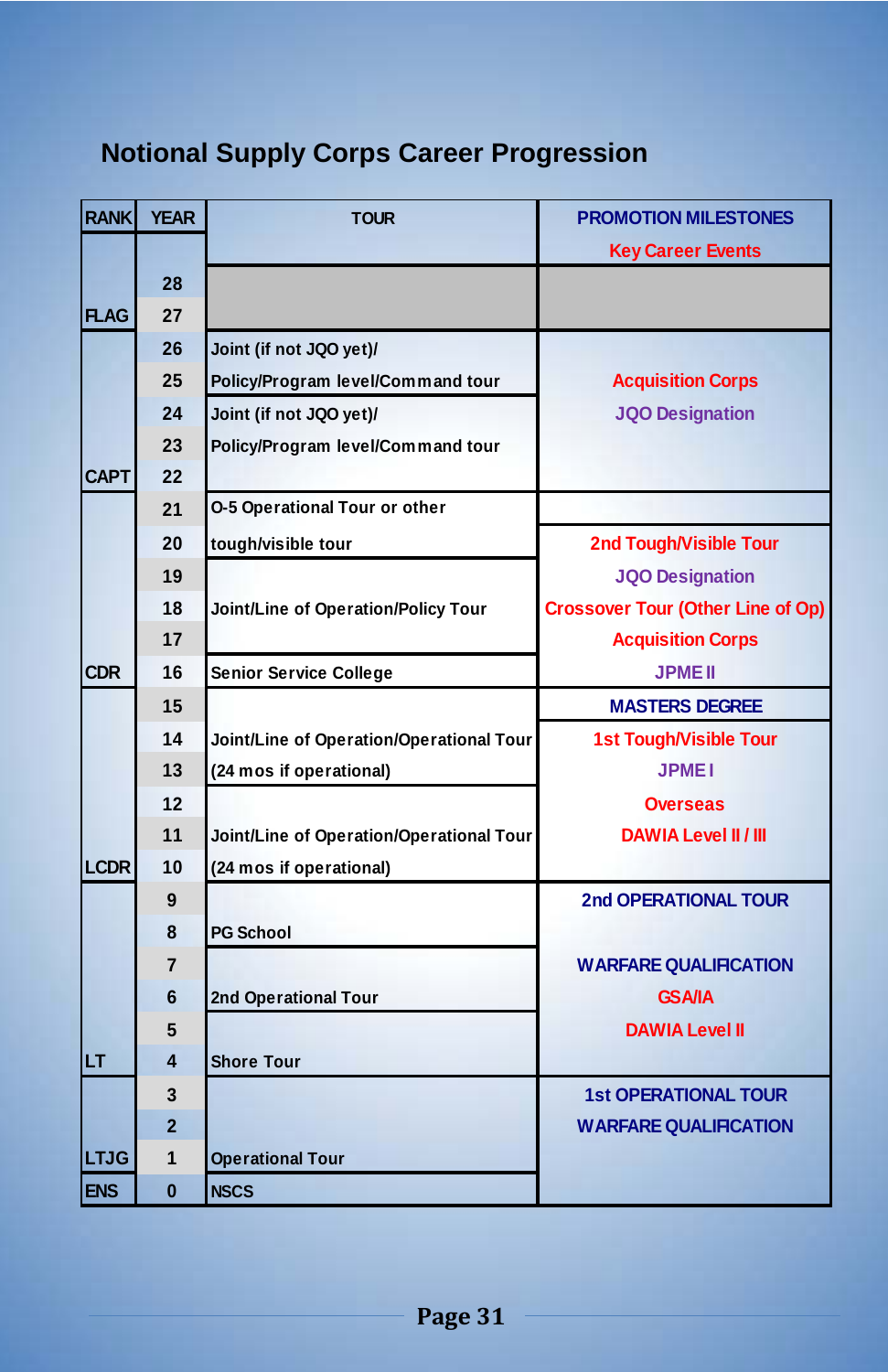## <span id="page-33-0"></span>**SUPPLY CORPS OFFICER PERSONAL CAREER PLAN**

### **NAME\_\_\_\_\_\_\_\_\_\_\_\_\_\_\_\_\_\_\_\_\_\_\_\_**

**DATE\_\_\_\_\_\_\_\_\_\_\_\_\_\_\_\_\_\_\_\_\_\_\_\_\_**

| <b>RANK</b> | <b>YEAR</b>    | <b>TOUR</b>                                   | <b>PROMOTION MILESTONES</b>       | <b>TOURS PLANNED AND COMPLETED</b> |
|-------------|----------------|-----------------------------------------------|-----------------------------------|------------------------------------|
|             |                |                                               | <b>Key Career Events</b>          |                                    |
|             | 28             |                                               |                                   |                                    |
| <b>FLAG</b> | 27             |                                               |                                   |                                    |
|             | 26             | Joint (if not JQO yet)/                       |                                   |                                    |
|             | 25             | Policy/Program level/Command tour (36 Months) | <b>Acquisition Corps</b>          |                                    |
|             | 24             | Joint (if not JQO yet)/                       | <b>JQO Designation</b>            |                                    |
|             | 23             | Policy/Program level/Command tour             |                                   |                                    |
| <b>CAPT</b> | 22             | (36 Months)                                   |                                   |                                    |
|             | 21             | 0-5 Operational Tour or other                 |                                   |                                    |
|             | 20             | tough/visible tour (24-36 Months)             | 2nd Tough/Visible Tour            |                                    |
|             | 19             |                                               | <b>JQO Designation</b>            |                                    |
|             | 18             | Joint/Line of Operation/Policy Tour           | Crossover Tour (Other Line of Op) |                                    |
|             | 17             | 36 Months                                     | <b>Acquisition Corps</b>          |                                    |
| <b>CDR</b>  | 16             | Senior Service College (12 Months)            | <b>JPMEII</b>                     |                                    |
|             | 15             |                                               | <b>MASTERS DEGREE</b>             |                                    |
|             | 14             | Joint/Line of Operation/Operational Tour      | 1st Tough/Visible Tour            |                                    |
|             | 13             | 36 Months (24 Months if operational)          | <b>JPME1</b>                      |                                    |
|             | 12             |                                               | Overseas                          |                                    |
|             | 11             | Joint/Line of Operation/Operational Tour      | DAWIA Level II / III              |                                    |
| <b>LCDR</b> | 10             | 36 Months (24 Months if operational)          |                                   |                                    |
|             | 9              |                                               | 2nd OPERATIONAL TOUR              |                                    |
|             | 8              | PG School (12-24 Months)                      |                                   |                                    |
|             | $\overline{7}$ |                                               | <b>WARFARE QUALIFICATION</b>      |                                    |
|             | 6              | 2nd Operational Tour (24-30 Months)           | <b>GSA/IA</b>                     |                                    |
|             | 5              |                                               | <b>DAWIA Level II</b>             |                                    |
| LT          | 4              | Shore Tour Cont/GSA (7-12 Months)             |                                   |                                    |
|             | 3              | Shore Tour (30 months)                        | <b>1st OPERATIONAL TOUR</b>       |                                    |
|             | $\overline{2}$ |                                               | <b>WARFARE QUALIFICATION</b>      |                                    |
| <b>LTJG</b> | $\mathbf{1}$   | Operational Tour (24-30 Months)               |                                   |                                    |
| <b>ENS</b>  | 0              | NSCS (6 Months)                               |                                   |                                    |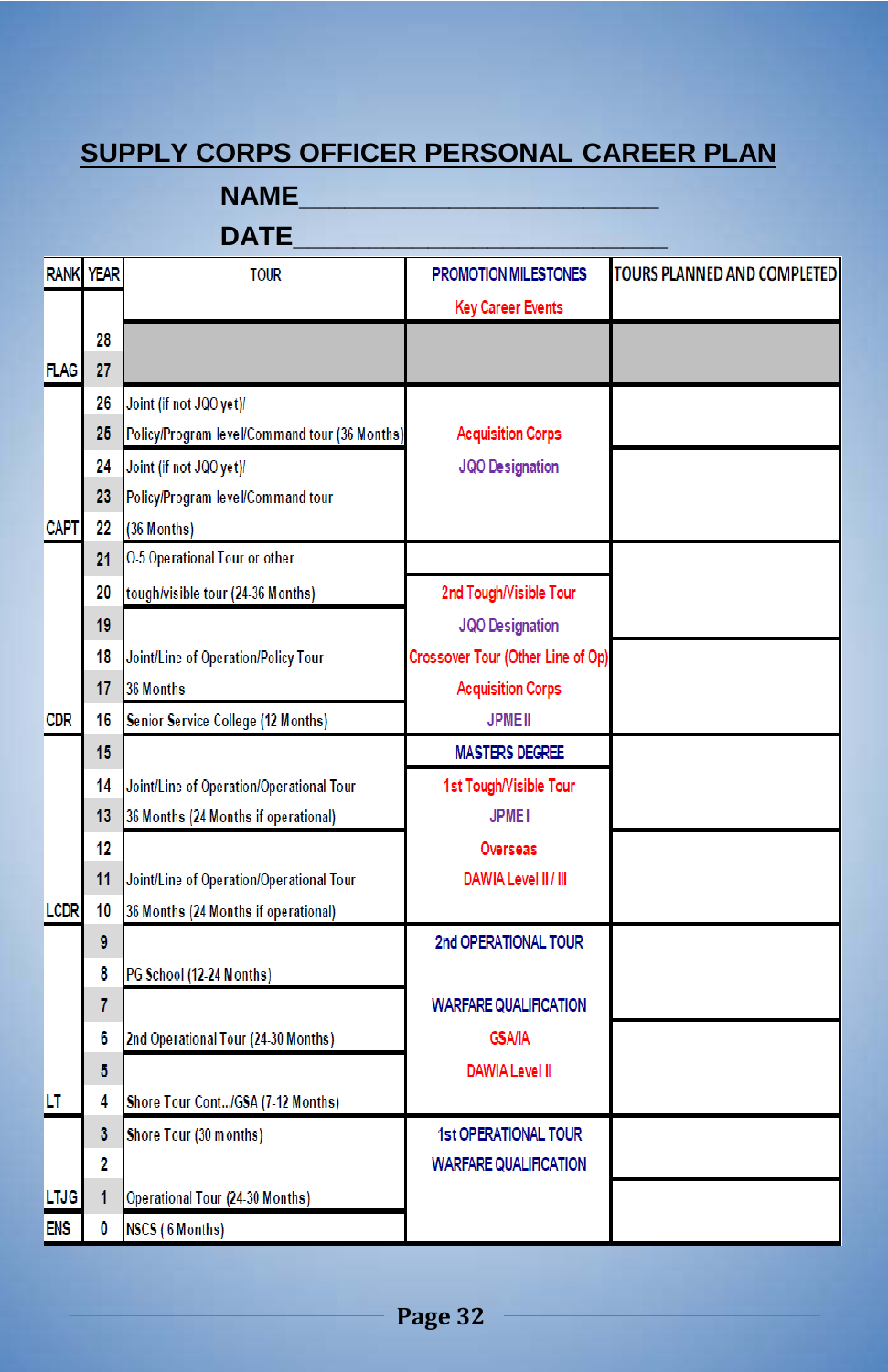